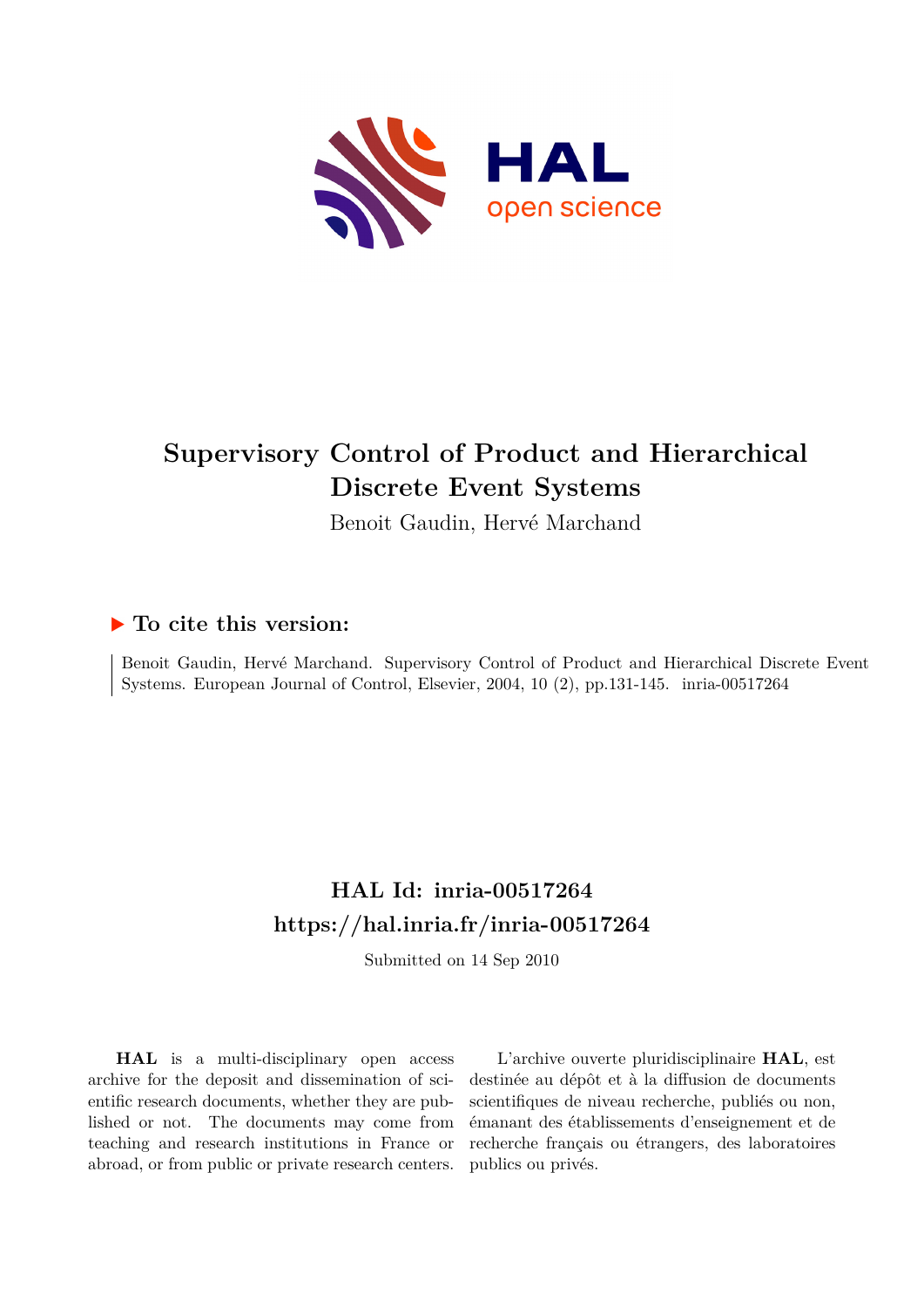## Supervisory Control of Product and Hierarchical Discrete Event Systems

B. Gaudin, H. Marchand, VerTeCs Team, Irisa, Campus Universitaire de Beaulieu, 35042 Rennes, France, E-mail: {bgaudin,hmarchan}@irisa.fr, Fax: +33 2 99 84 71 71

November 5, 2003

#### **Abstract**

In this paper, the supervisory control of a class of Discrete Event Systems is investigated. Discrete event systems are modeled either by a collection of Finite State Machines that behave asynchronously or by a Hierarchical Finite State Machine. The basic problem of interest is to ensure the invariance of a set of particular configurations in the system. When the system is modeled as asynchronous FSMs, we provide algorithms that, based on a particular decomposition of the set of forbidden configurations, solve the control problem locally (i.e. on each component without computing the whole system) and produce a global supervisor ensuring the desired property. We then provide sufficient conditions under which the obtained controlled system is non-blocking. This kind of objectives may be useful to perform dynamic interactions between different parts of a system. Finally, we apply these results to the case of Hierarchical Finite State Machines.

**Keywords:** Supervisory Control Theory, structured FSM, structured Supervisor, modularity and non-blocking.

## **1 Introduction**

In this paper we are interested in the Supervisory Control [17] of structured Discrete Event Systems (DES). The system to be controlled is modeled as a collection of Finite State machines (FSM) that behave asynchronously or by Hierarchical Finite Machine (by adding nested FSMs). In many applications and control problems, FSMs are the starting point to model fragments of a large system, which usually consists of the composition and of the nesting of many different sub-systems. The standard way of applying the supervisor synthesis methodology to such systems is by expanding them to ordinary state machines and by using classical synthesis tools on the resulting FSM. However, knowing that the synthesis algorithms are polynomial in the number of states of the systems and that the number of states of the global systems grows exponentially with the number of parallel and nested sub-systems, it is important to design algorithms that perform the controller synthesis phase by taking advantage of the structure of the system without expanding it. In other words, given the modular structure of the system, it becomes of interest, for computational reasons, to be able to synthesize a supervisor on each sub-part of the system and then to infer a global supervisor from the local ones.

Several approaches have been considered in the literature to deal with reducing the complexity of supervisor synthesis. Modular control [23] and modular plant [6, 7] are natural ways to handle this problem. In [23], the method consists in dividing the global control objectives into sub-objectives and to perform the controller synthesis phase w.r.t. these sub-objectives. In [6, 7], the authors considers product systems (i.e. systems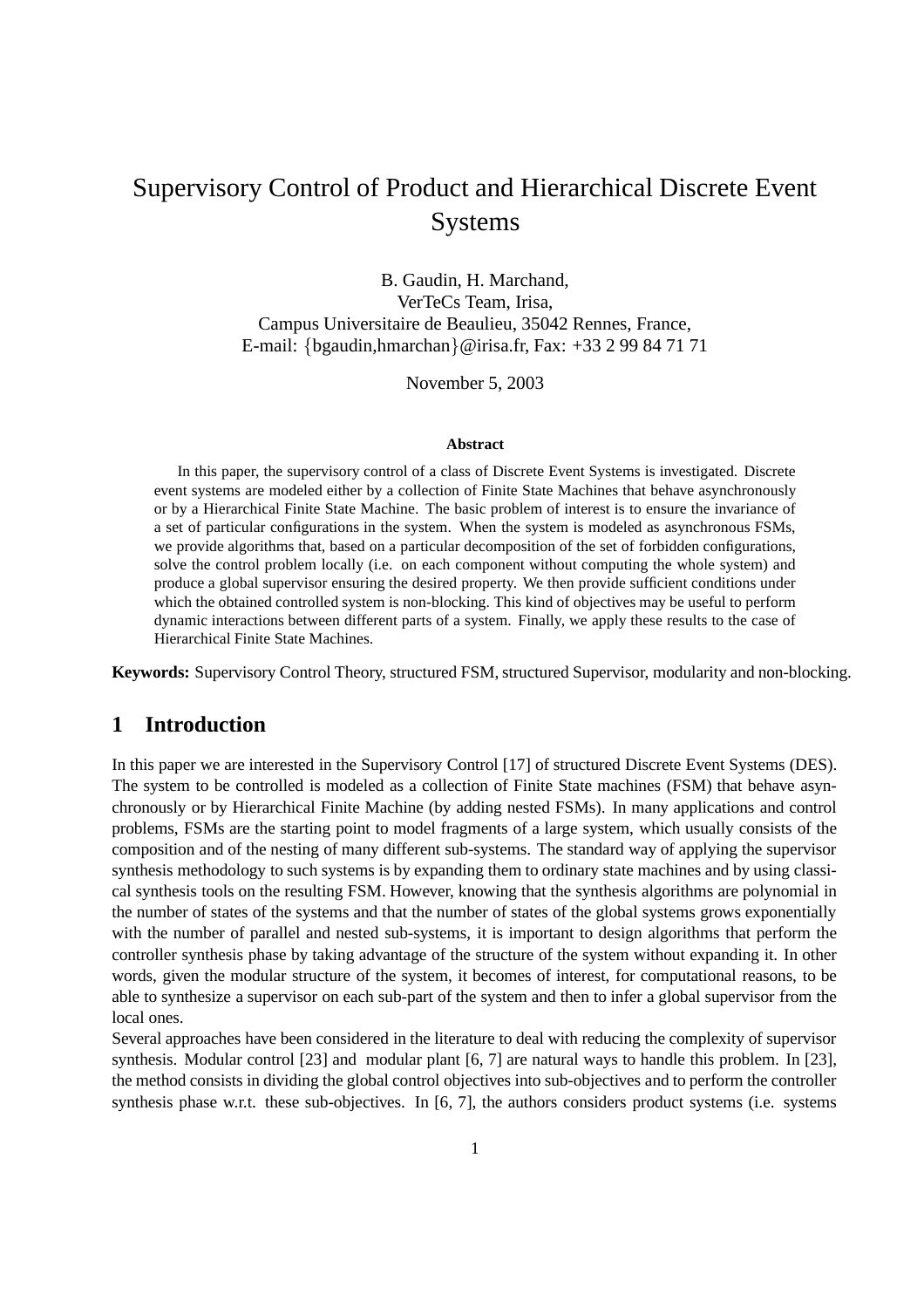composed of asynchronous subsystems, not sharing common events). Given a control objective, a local system is built from the sub-systems that are coordinated by the control objective (i.e. all the sub-systems that share some events used to express it). It is then sufficient to compute the local supervisor ensuring the control objective with respect to this local system in order to obtain the result on the whole system. Finally, the modularity property [23] ensures that a maximal solution of the control problem can be obtained by computing the local supervisors w.r.t. to the local control objectives<sup>1</sup>. A similar work based on an incremental synthesis methodology can be found in [1]. The fact that only a sub-part of the whole system has to be built in order to compute a supervisor obviously decreases the complexity of its computation. However, it may happen that given a control objective, the whole plant need to be computed (e.g. if all the events of the alphabet of the plant are necessary to express the objective). In [11], the authors provide an elegant way to solve the SCP when both the plant and the specification (or control objective) are given in a modular way. The controller synthesis is then performed by computing supervisors that are further added to the specification, itself seen as the initial supervisor). Note that in the above approach, no particular connection between the components of the plant and of the specification are required. In contrast, we adopt a state-based approach in which the control objective exactly fits with the structure of the plant.

In order to take into account nested behaviors, some techniques based on state-based or language based aggregation methods [22, 4, 19] have been proposed to deal with hierarchical control problems. However, in this paper, we are more interested in applying existing techniques to a multi-level hierarchy model rather than in abstracting the original system using a bottom-up approach. In other words, the system is already specified in a hierarchical way and we want to perform control on it without changing its structure. The notion of Hierarchical state machines was first popularized by Harel in [10], who introduced the STATE-CHARTS model. STATECHARTS are a very rich graphical specification formalism allowing (among others) the nesting of state machines (inducing an implicit hierarchy), the orthogonality of state machines (inducing parallelism between state machines) and re-usability of components in different contexts. For supervisory controller purposes, Brave and Heimann in [2] introduced Hierarchical State Machines which constitute a simplified version of the STATECHARTS. Compared to the classical state machines, they add orthogonality and hierarchy features. In this approach, even if computations are locally performed, the obtained supervisor does not reflect the structure of the system. Some other works dealing with control and hierarchy can be found in [9, 12, 13]. In [9], the system is described by means of a hierarchical language, but at the low level of the hierarchy, there is no notion of interaction between components (i.e. the orthogonality feature is not taken into account). In [12, 13], the interaction between the levels of the systems are defined by *interfaces*. Now, given a set of supervisors (one for each component of the system), they give conditions under which the *controlled system* is controllable and non-blocking. However, no algorithm is presented to compute this set of supervisors according to some control objective.

In the first part of this paper, we focus on product systems (i.e. the whole systems is modeled as a collection of plants  $(G_i)_{i\leq n}$  that behave asynchronously) and we present a methodology that solves the Supervisory Control Problem for a particular class of control objectives that fit with the structure of the plant. More precisely, the problem of interest is to ensure the invariance of a set of configurations in the global system. Based on a particular decomposition of this set in terms of set product, we provide algorithms that locally solve the control problem (i.e. on each component without computing the whole system) and produce a global supervisor ensuring the desired property. This supervisor can be seen as an oracle that will activate/deactivate local supervisors according to the current configuration of the global system and some conditions that can be easily computed on the fly. Moreover, we make the necessary efforts to keep the structure of the plant in the global supervisor, hence improving the readability and the understanding of the supervisor effect as well as its memory storage. One example of control for such systems would be to avoid a press to be in the closed position when the arm of a robot is located inside the press. The plant is then

<sup>&</sup>lt;sup>1</sup>Note that the authors also give necessary and sufficient conditions under which the obtained controlled system is non-blocking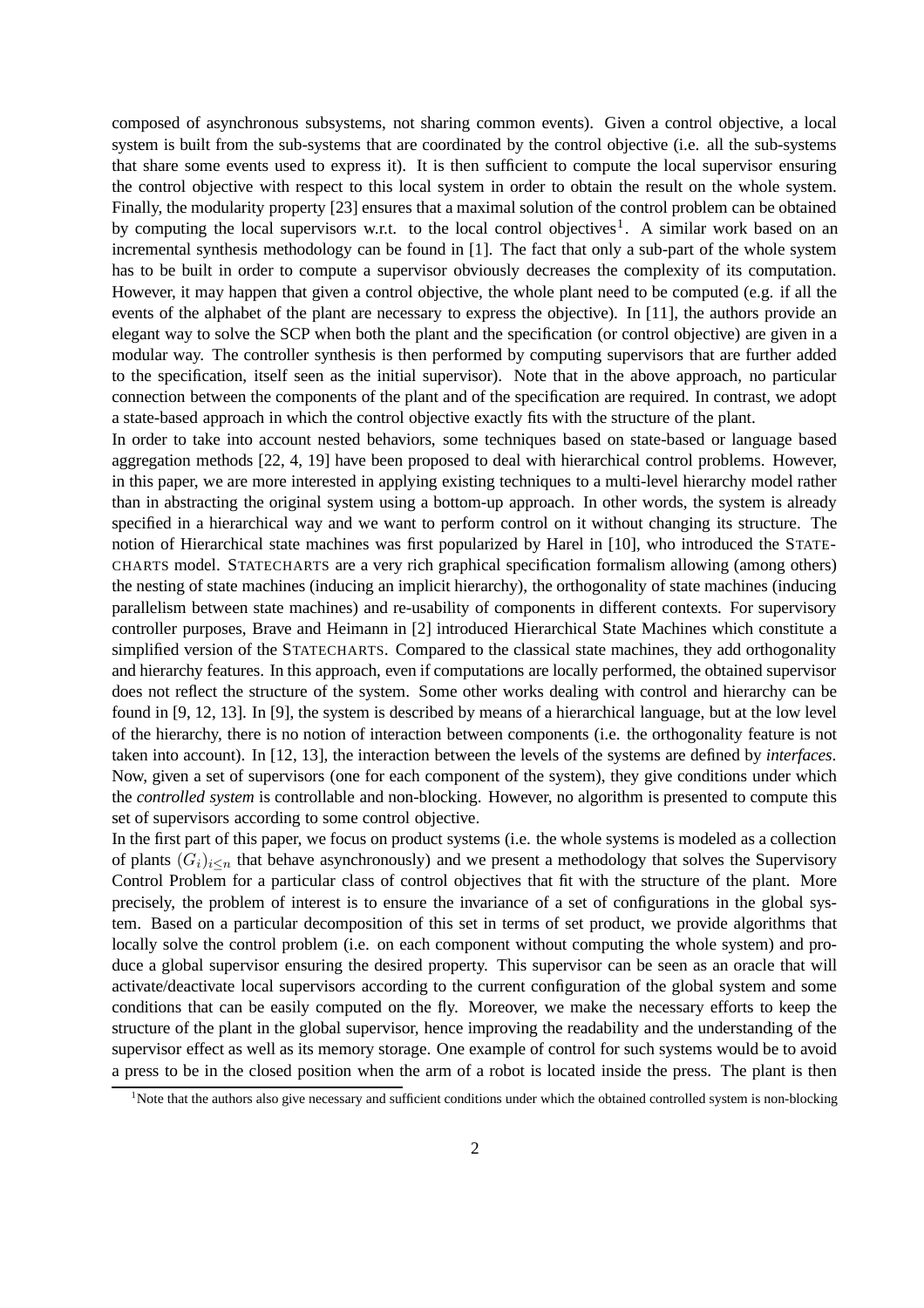composed of two sub-systems: a press and an articulated arm, that has to place (to remove) a plate inside (from) the press. One can see that global states such as "*the press is closed*" while "*the arm is located inside in the press*" have to be avoided during the execution of the system. Separately, they do not correspond to a dangerous state. It is only when all sub-systems are simultaneously in these particular states that the system is itself in a dangerous situation that has to be avoided. The intuitive idea of our method is then the following: we first compute a supervisor acting upon the press subsystem, for which the goal is to avoid the press to be closed and a supervisor acting upon the arm subsystem, for which the goal is to avoid the arm to be inside the press. Finally, we combine the two supervisors in order to achieve the global specification.

In the second part, we extend these notions to the the case of Hierarchical Finite State Machines (HFSM). The HFSM we are considering can be characterized by a collection of nested structures  $\langle K_1, \ldots, K_n \rangle$ , where  $K_1$  represents the top-level of the HFSM. At an intermediate level, the structure  $K_i$  can be seen as an HFSM, in which states can be either ordinary states or super-states b which are constituted by a set of structures  $(K_j)_{j \in J_b} \subseteq 2^{(K_{i+1},...,K_n)}$ , running in parallel. Each structure could have several initial states and a unique final state. The informal behavior is the following: whenever the system evolves into a super-state b, all the structures of this super-states are simultaneously activated and entered in one of their initial states, depending on the event that has been triggered to enter the super-state b. *A contrario*, it is possible to evolve out a super-state b, whenever all the structures of this super-state are in their corresponding final-state (i.e., there is no preemption; the output of a super-state is synchronized with the end of each of the tasks associated with the different structures involved in this super-state). Inside a super-state, the different structures evolve asynchronously. Based on this model, we define algorithms that solve the State Avoidance Control Problem for configurations that can be expressed as a Cartesian product of local forbidden state sets.

Note that for both models (modular and hierarchical), the controlled system has the same behavior as the one that would have been obtained by first expanding the system and by applying the classical algorithms on the resulting FSM.

The remainder of this paper is organized as follows. Section 2 consists of a presentation of the basic model on which control will be applied as well as a review of the classical controller synthesis methodology [17]. In section 3, we propose a modular methodology to solve the State avoidance Control problem for a plant modeled as a collection of asynchronous sub-plants. The supervisor described in Section 3.2 could be blocking. Then, in section 3.3, we provide sufficient conditions under which the obtained controlled system is non-blocking. In Section 4, after a brief presentation of the HFSM, we extend the results of Section 3 to this new model. Finally, Section 5 presents conclusions, and future work.

## **2 Preliminaries**

In this section, the main concepts and notations are defined. More definitions will be given in the following sections. The reader is referred to [5] for any undefined concept.

#### **2.1 The basic model.**

The basic structures from which the plant will be built are Finite State Machines (FSMs) [5], that are defined as follows:

**Definition 1** *A Finite State Machine* (*FSM*) *is defined by a 5-tuple*  $G = \langle \Sigma, \mathcal{X}, \mathcal{X}_o, \mathcal{X}_f, \delta \rangle$ , *where*  $\Sigma$  *is the* finite alphabet of G. X is the finite set of states,  $\mathcal{X}_o\subseteq\mathcal{X}$  is the set of initial states<sup>2</sup>, whereas  $\mathcal{X}_f$  is the set of *final* (marked) states of G,  $\delta$  is the partial transition function defined over  $\Sigma \times \mathcal{X} \longrightarrow \mathcal{X}$ .

 ${}^{2}$ The fact that we consider FSMs with multiple initial states will be useful in Section 4 for the Hierarchical Finite State Machines.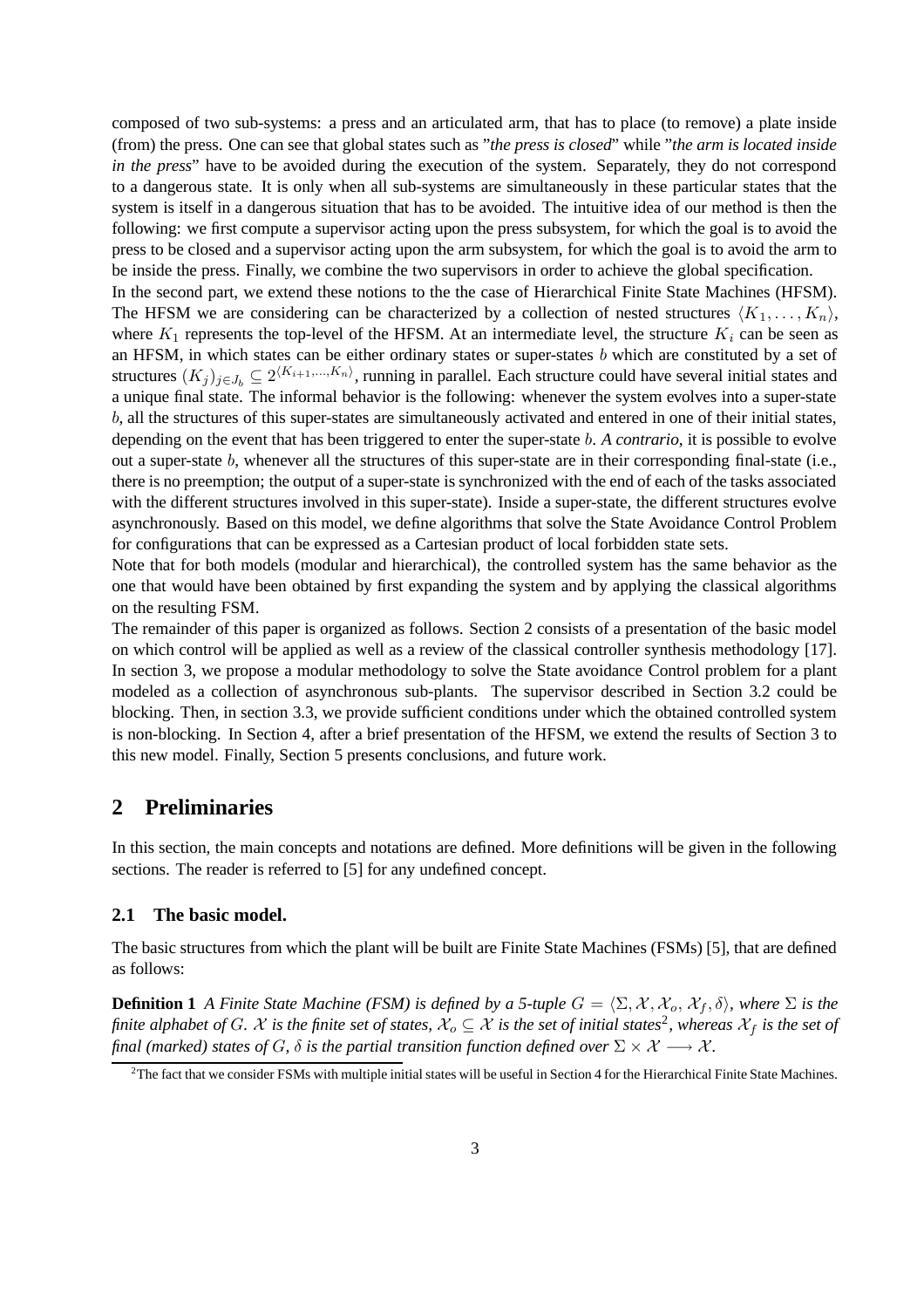We can think of G as an uncontrolled plant that starts at  $x_o \in \mathcal{X}_o$  and executes/generates a sequence of events that are accepted by  $\delta$ . The notation  $\delta(\sigma, x)$ ! means that  $\delta(\sigma, x)$  is defined, i.e., there is a transition labeled by an event  $\sigma$  out of state x in machine G. Likewise,  $\delta(s, x)$  denotes the state reached by taking the sequence of events defined by trace s from state x in machine G.  $\delta(x)$  denotes the active event set of x. Similarly,  $\delta^{-1}(x)$  denotes the set of events that lead to x. The behavior of the system is described by the language generated by G (i.e.  $\mathcal{L}(G) = \{ s \in \Sigma^* \mid \exists x_o \in \mathcal{X}_o, \delta(s, x_o)! \}.$ 

#### **Blocking.** An FSM is said to be *blocking* if

- either it exists a reachable state x, such that  $\delta(x) = \emptyset$  but  $x \notin \mathcal{X}_f$ . This is called a *deadlock* because no event can be triggered.
- Or, there is a set of unmarked states in G that forms a strongly connected component, but with *no transition going out of the set*. If the plant enters this set of states, then we get what is called a *livelock*.

In the sequel, we assume that G is *trim* with respect to  $\mathcal{X}_o$  and  $\mathcal{X}_f$ . This assumption means that all the states of G are accessible from one of the initial state  $x_0$  and coaccessible to the marked states  $\mathcal{X}_f$  (i.e.  $\forall x \in G$ , there exists  $s, t \in \Sigma^*$ ,  $x_o \in \mathcal{X}_o$  and  $x_f \in \mathcal{X}_f$ , st,  $\delta(s, x_o) = x$  and  $\delta(t, x) = x_f$ ). If G is trim then it can be shown that  $G$  is also non-blocking.

**Submachines.** We now introduce the notion of submachines of an FSM [5]. This notion will be useful for control purposes.

**Definition 2** An FSM  $H = \langle \Sigma_H, \mathcal{X}_H, \mathcal{X}_{H_o}, \mathcal{X}_{H_f}, \delta_H \rangle$  is a submachine of G, denoted  $H \subseteq G$ , if  $\Sigma_H =$  $\Sigma, \mathcal{X}_H \subseteq \mathcal{X}, \mathcal{X}_{H_o} \subseteq \mathcal{X}_o, \mathcal{X}_{H_f} \subseteq \mathcal{X}_f, \forall \sigma \in \Sigma_H, \forall x \in \mathcal{X}_H \ \delta_H(\sigma, x)! \Rightarrow (\delta_H(\sigma, x) = \delta(\sigma, x)).$ 

#### **2.2 Review of the Supervisory Control Problem**

Supervisory control theory deals with control of Discrete event systems. The idea of this theory is that the plant models the uncontrolled behavior, which is not fully satisfactory. Hence, its behavior has to be modified by means of a feedback control (named Supervisor) in order to achieve a given set of requirements that the initial DES did not satisfy [17]. In practice, one of the main control problem is the invariance problem (or dually the state avoidance control problem), i.e. the supervisor has to control the plant so that the controlled plant remains in a safe set of states, or dually do not reach a set of forbidden states. In the literature, this invariance problem is often expressed using predicates over the states of the plant [16, 20, 24]. The control problem is then to force the system to remain in the states that satisfy the predicates.

Assume a plant G is given and modeled as an FSM and a set of states E, we recall how to synthesize a supervisor that will ensure the avoidance of a given set of states  $E$ . Knowing that some events are uncontrollable  $\Sigma_{uc}$ , as opposed to the set of controllable events  $(\Sigma_c)$ , we first recall the definition of a *controllable submachine*.

**Definition** 3 Let G be a FSM and H be a submachine of G, then H is controllable w.r.t. G and  $\Sigma_{uc}$ , *whenever*  $\forall x \in \mathcal{X}_H \subseteq \mathcal{X}, \forall \sigma \in \Sigma_{uc}, \delta(\sigma, x)! \Rightarrow \delta_H(\sigma, x)!$ .

A supervisor  $S = (S, \mathcal{X}'_o)$  is given by a function  $S : \mathcal{X} \to 2^{\Sigma}$ , delivering the set of actions that are disabled in state x of G by control, and the new set of valid initial states  $\mathcal{X}'_o \subseteq \mathcal{X}_o$  (it could be the case, that in order to ensure an objective, we need to reduce  $\mathcal{X}_o$ ).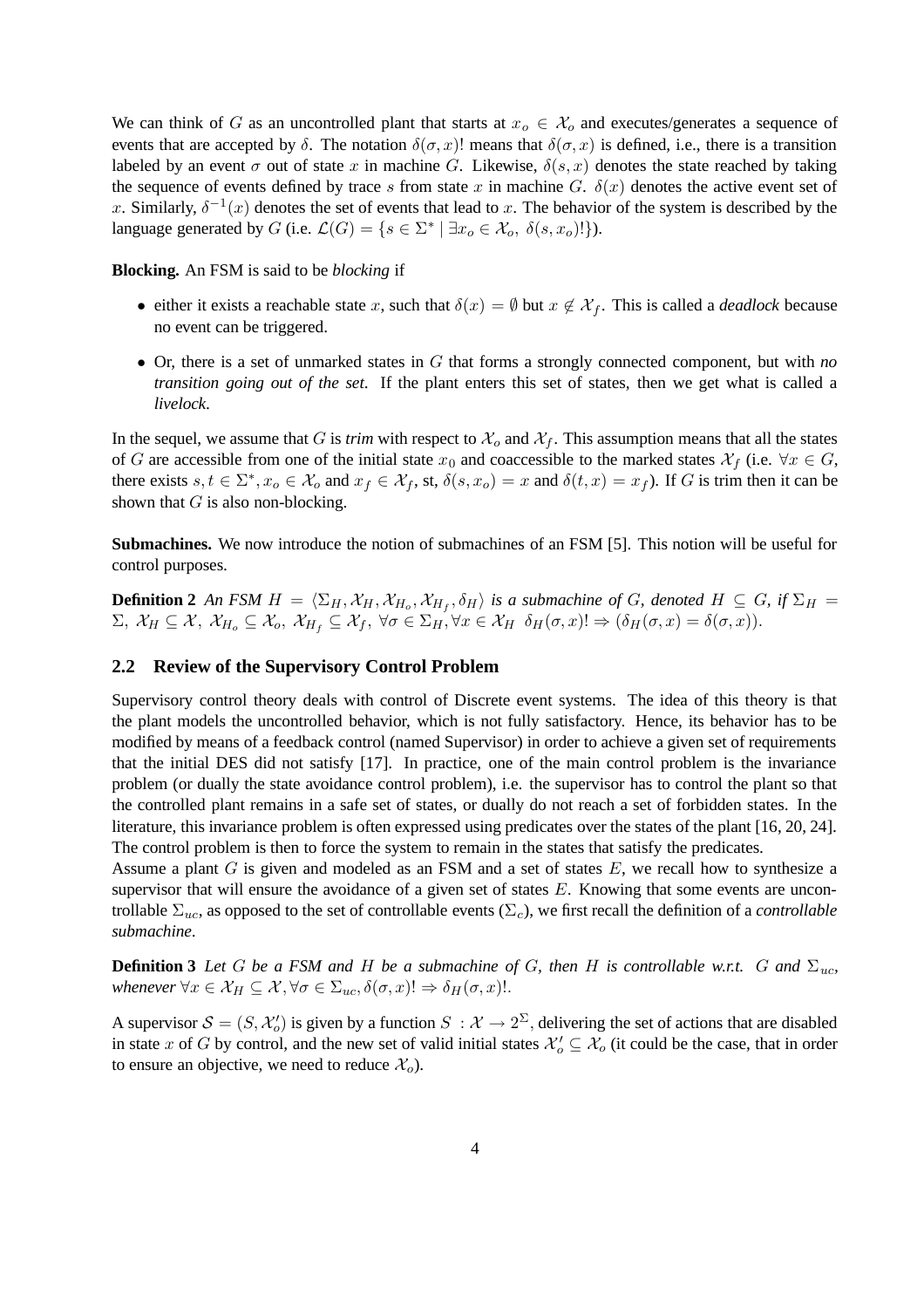**Remark 1** In a more general framework, S is a function from  $\mathcal{L}(G)$  into  $2^{\Sigma}$ . However, for the control *objectives we have in mind (ensuring the invariance/avoidance of a set of states), memory-less supervisors are sufficient since the resulting controlled system happens to be a sub-machine of the original plant.*

We write  $S/G$  the system, consisting of the initial plant G controlled by the supervisor S. The closedloop system  $S/G$  is actually a submachine of the initial plant such that the transition relation  $\delta_s$  of  $S/G$  is obtained by restricting  $\delta$  according to the control policy of the supervisor, i.e.

$$
\forall x, x' \in \mathcal{X}, \ \forall \sigma \in \Sigma, \ \delta_s(\sigma, x) = x' \Leftrightarrow \delta(\sigma, x) = x' \ \land \sigma \notin S(x)
$$

and by keeping only the accessible part of this submachine.

**The State Avoidance Control Problem (SACP)** given  $G$  and  $E$  a set of states, the problem is to build a supervisor S such that (1)  $S/G$  is controllable w.r.t. G and  $\Sigma_{uc}$ , (2) the traversed states do not belong to E and (3)  $S/G$  is the most permissive solution, i.e. for all other supervisor  $S'$  satisfying (1) & (2),  $S'/G$  is a *submachine of*  $S/G$  (*i.e.*  $S'/G \subseteq S/G$ *). Such a supervisor is said to be maximal.* 

In order to compute such a supervisor, we classically introduce two sets of states: the *weak forbidden set* of states and the *border set* that will be intensively used in the remainder of this paper.

**Definition 4** Given an FSM  $G = \langle \Sigma, \mathcal{X}, \mathcal{X}_0, \mathcal{X}_f, \delta \rangle$ , and a set of states  $E \subseteq \mathcal{X}$ , we denote by  $\mathcal{I}(E)$  and  $\mathcal{F}(E)$  *the* weak forbidden states and the border set of E, that are formally defined by:

$$
\mathcal{I}(E) = \{ x \in \mathcal{X} \mid \exists s \in \Sigma_{uc}^*, \delta(s, x) \in E \}
$$
\n<sup>(1)</sup>

$$
\mathcal{F}(E) = \{ x \in \mathcal{X} \setminus \mathcal{I}(E) \mid \exists \sigma \in \Sigma, s.t. \ \delta(\sigma, x) \in \mathcal{I}(E) \}
$$
\n
$$
(2)
$$

 $\mathcal{I}(E)$  corresponds to the set of states from which it is possible to evolve into E by a trace of uncontrollable events, whereas  $\mathcal{F}(E)$  corresponds to the set of states from which it is still possible to perform a control on G before evolving into  $\mathcal{I}(E)$ . The next proposition is adpated from [16].

**Proposition 1** Given an FSM G and  $E \subseteq \mathcal{X}$ , a set of states to be forbidden by control, the supervisor S of  $G$  given by the pair  $(S, \mathcal{X}'_o)$ , such that

$$
\forall x \in \mathcal{X}, S(x) = \begin{cases} \{\sigma \in \Sigma_c \mid \delta(\sigma, x) \in \mathcal{I}(E) \} \text{ if } x \in \mathcal{F}(E) \\ \emptyset \text{ Otherwise} \\ \mathcal{X}'_o = \mathcal{X}_o \setminus \mathcal{I}(E) \end{cases} \tag{3}
$$

*ensures the avoidance of* E *in* G *and is maximal.*

If  $\mathcal{X}'_o = \emptyset$ , then it means that the BSACP has no solution. In this case, the obtained supervisor  $\mathcal{S} = (S, \emptyset)$ will be called the *trivial supervisor*. This notion will be useful in the next section.

**Example 1** Let us consider, the following FSM, where the state  $x_3$  is a forbidden state,  $\Sigma_c = \{a, b\}$  and  $\Sigma_{uc} = \{uc\}$ . The weak forbidden set of states  $\mathcal{I}(\{x3\}) = \{x_3, x_1\}$ , whereas the border of  $\{x_3\}$  is given by  $\mathcal{F}(\{x_3\}) = \{x_0, x_2\}.$ 

*The resulting Supervisor is given by*  $S = (S, \{x_o\})$ *, where* S *si defined by:*  $S(x_o) = S(x_2) = \{a\}$  *and for all the other states*  $x$ *,*  $S(x) = \emptyset$ *.*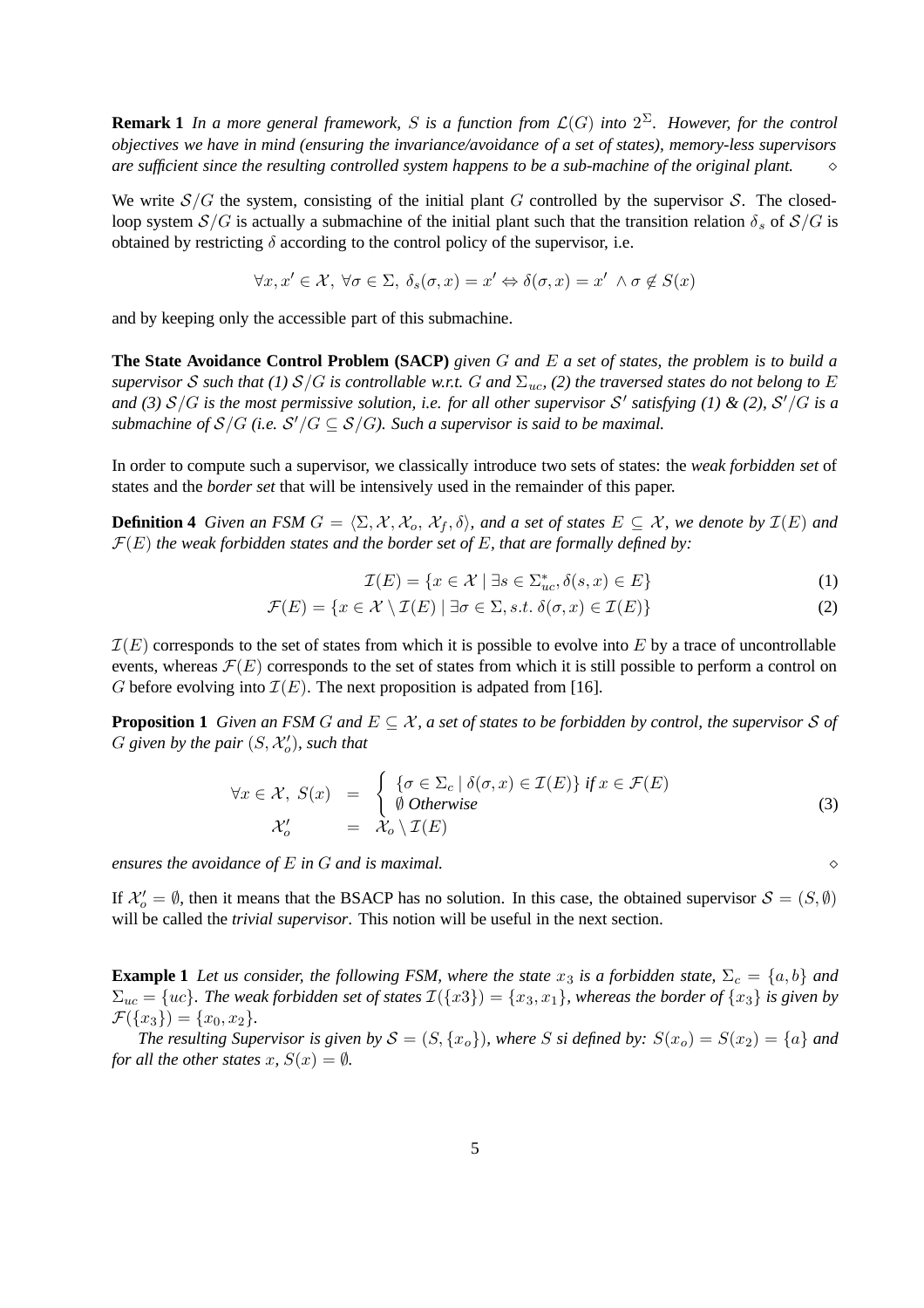

Figure 1: The BASCP: a small Example

**Proposition 2** [Modularity] let G be a plant and  $E_1, E_2$  be two set of forbidden states. Let  $\mathcal{S}_1 = (S_1, \mathcal{X}_{o_1})$ (resp.  $S_2 = (S_2, X_{o_2})$ ) be the maximal supervisor ensuring the avoidance of  $E_1$  (resp.  $E_2$ ), then  $S =$  $(S, \mathcal{X}'_o)$ , where  $\forall x \in \mathcal{X}$ 

$$
\begin{cases}\nS(x) = S_1(x) \cup S_2(x) \\
\mathcal{X}'_o = \mathcal{X}_{o_1} \cap \mathcal{X}_{o_2}\n\end{cases}
$$
\n(4)

*ensures the avoidance of*  $E_1 \cup E_2$  *and is maximal.* 

Results is due to [16] and basically comes from the fact that  $\mathcal{I}(E_1 \cup E_2) = \mathcal{I}(E_1) \cup \mathcal{I}(E_2)$  and  $\mathcal{F}(E_1 \cup E_2) =$  $(\mathcal{F}(E_1) \cup \mathcal{F}(E_2)) \setminus (\mathcal{I}(E_1 \cup E_2)).$ 

## **3 Control of Product Systems**

In this section we are interested in a plant G modeled as a set of FSMs  $(G_i)_{i\leq n}$ , that behave asynchronously<sup>3</sup>. After a presentation of the model, we first present the state avoidance control problem for such plants, and then give a sufficient condition under which the obtained supervisor is non-blocking.

#### **3.1 The Model**

The plant G, we now consider is modeled as a collection of FSMs  $(G_i)_{i\leq n}$ , that behave asynchronously. Such plants are called product plants in [6]. G is then given by the FSM  $G_1 \parallel \cdots \parallel G_n$ , where the operation  $\parallel$  is defined by the following definition:

**Definition 5** *Consider two FSMs,*  $G_1 = \langle \Sigma_1, \mathcal{X}_1, \mathcal{X}_{o_1}, \mathcal{X}_{f_1}, \delta_1 \rangle$  and  $G_2 = \langle \Sigma_2, \mathcal{X}_2, \mathcal{X}_{o_2}, \mathcal{X}_{f_2}, \delta_2 \rangle$ , with  $\Sigma_1 \cap$  $\Sigma_2 = \emptyset$ . The asynchronous product of  $G_1$  and  $G_2$ , noted  $G_1||G_2$ , is another FSM  $\langle \Sigma_{12}, X_{12}, X_{012}, X_{f_{12}}, \delta_{12} \rangle$ , *such that*  $\Sigma_{12} = \Sigma_1 \cup \Sigma_2$ ,  $\mathcal{X}_{12} = \mathcal{X}_1 \times \mathcal{X}_2$ , the new set of initial states is given by  $\mathcal{X}_{o_{12}} = \mathcal{X}_{o_1} \times \mathcal{X}_{o_2}$  and *the set of final states by*  $X_{f_{12}} = X_{f_1} \times X_{f_2}$ *. The partial transition function*  $\delta_{12}$  *is defined by:* 

$$
\delta_{12}(\sigma,\langle x_1,x_2\rangle) = \begin{cases}\n\langle \delta_1(\sigma,x_1), x_2 \rangle & \text{if } \sigma \in \Sigma_1 \text{ and } \delta_1(\sigma,x_1)! \\
\langle x_1, \delta_2(\sigma,x_2) \rangle & \text{if } \sigma \in \Sigma_2 \text{ and } \delta_2(\sigma,x_2)! \\
\text{Undefined otherwise}\n\end{cases} \tag{5}
$$

Throughout the remainder of this section, the different components of the plant are designed to be nonblocking (i.e. each FSM  $G_i$  is assumed to be trim). This clearly entails that  $G = G_1 \parallel \cdots \parallel G_n$  is also non-blocking.

<sup>&</sup>lt;sup>3</sup>As example of such a plant, one can see the modeling and control of an excavator machine that can be found in [18].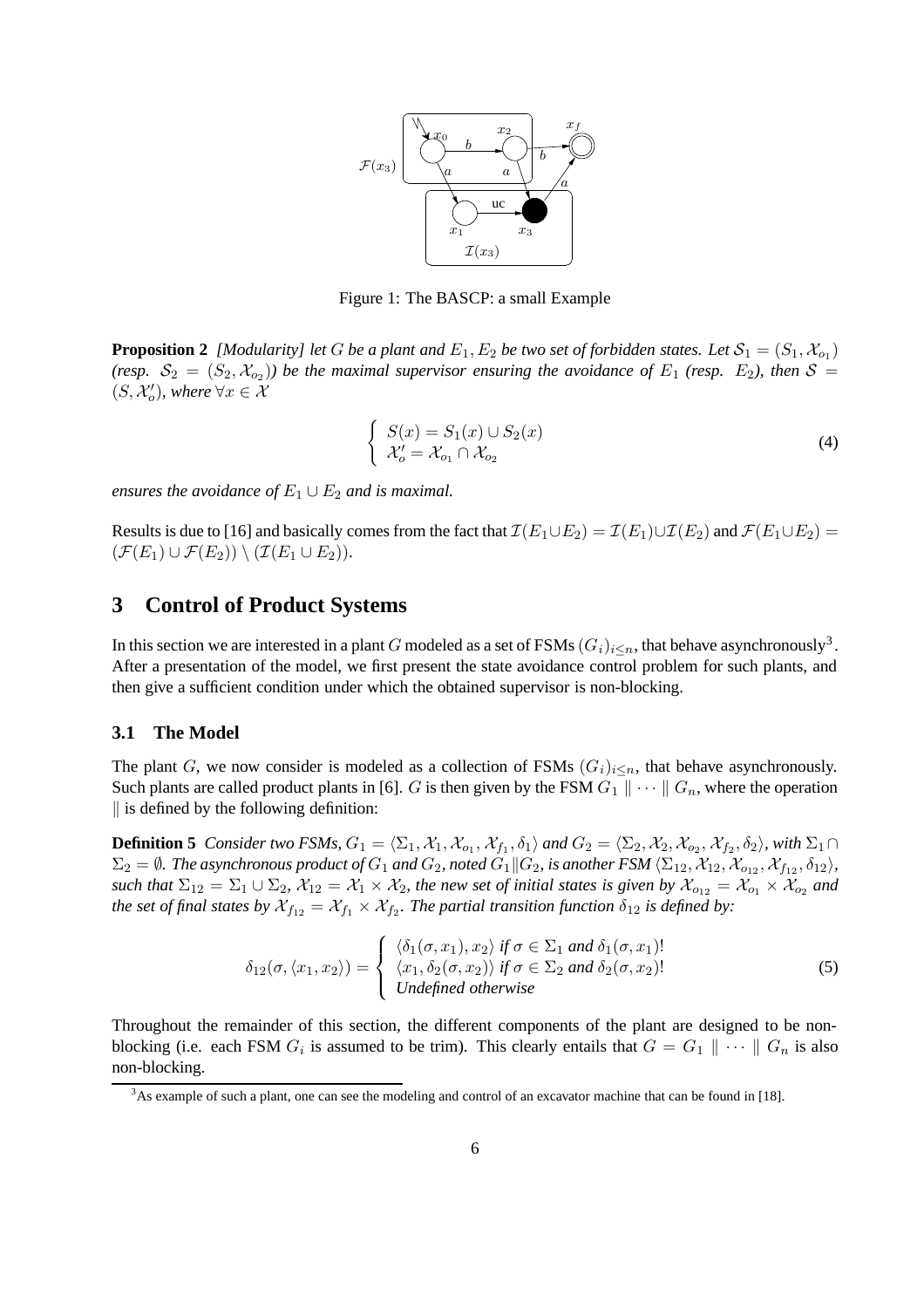**Notations.** Following Definition 5, states of the plant G will have the form  $\langle x_1, \ldots, x_n \rangle$ , where each  $x_i \in \mathcal{X}_i$  of  $G_i$ . For convenience, we will call a *state*, any element  $x_i \in \mathcal{X}_i$  of a particular FSM  $G_i$ , and a *global state* a tuple of the form  $\langle x_1, \ldots, x_n \rangle$  of G, i.e. a "state" of the resulting FSM. Moreover we call  $\mathcal{X}^F = \mathcal{X}_1 \times \cdots \times \mathcal{X}_n$  the set of global states of G.

**The Control Problem presentation.** The considered product systems are particular in the sense that according to Definition 5, there is *no interaction between the various sub-systems* of G. In this paper, a state-based approach is proposed. In this framework, the purpose of a supervisor will be to coordinate the evolution between each sub-system in a way that they do no evolve into a set of illegal global states of G. In practice, this set that can be locally decomposed according to each sub-system. Separately, they do not correspond to a dangerous state. It is only when all sub-systems are simultaneously in these particular states that the system is itself in a dangerous situation that has to be avoided.

In more formal terms, given a product systems  $G = G_1 || \cdots || G_n$ , our aim is to solve the SACP for a set of forbidden global states  $E$ . This has to be done locally on each component of  $G$ . Hence, we first need to decompose this set according to the structure of  $G$ . In fact, any set of global states  $E$  can be represented as a union of Cartesian products of local sets, i.e.

$$
E = \bigcup_{1 \le j \le m} E^j,\tag{6}
$$

where  $\forall 1 \leq j \leq m$ ,  $E^j = E_1^j \times \cdots \times E_n^j$  and  $\forall 1 \leq i \leq n$ ,  $E_i^j \subseteq \mathcal{X}_i$  of  $G_i$ .

In the sequel,  $E<sup>j</sup>$  will be called a product set. This decomposition in terms of product sets will be the basis for the expression of global sets that will have to be forbidden by control.

**Example 2** To illustrate this aspect, let us consider the well known Cat & Mouse example [17]. The cat *and the mouse movements are respectively modeled by the FSMs* CAT *and* MOUSE *for which the states are respectively*  $C_i$  *and*  $M_i$ , for  $i = 0 \cdots 4$  corresponding to the room in which the animals are (the events will be used to model the movements of the animal from one room to another). The goal of supervisor is to avoid the cat and the mouse to be at the same time in the same place. Following (6), the set of forbidden global states can be decomposed in 5 product sets  $E_i = \langle C_i, M_i \rangle$ , each one modeling the fact that the cat and the *mouse are in the same room.*

**Remark 2** *In [15], a more restrictive state-based approach was considered. The control objective was* assumed to be separable, i.e. the set of forbidden global states was given by  $E = \bigcup_{1 \leq j \leq n} E^j$ , where  $∀1 ≤ j ≤ n, E<sup>j</sup> = X<sub>1</sub> × ··· × X<sub>i-1</sub> × E<sub>j</sub> × X<sub>i+1</sub> × ··· × X<sub>n</sub>. Roughly, the control was to avoid the each$ *sub-system*  $G_j$  *to enter local state of*  $E_j$  *whatever the position of the other subsystems.* 

In the next sections, we provide a methodology that locally solves the control problem (i.e. on each component of G without computing the whole system) but produces a global supervisor ensuring the avoidance of  $E$  in  $G$ .

#### **3.2 The State Avoidance Control Problem (SACP)**

Let us now consider a modular system  $G = G_1 \parallel \cdots \parallel G_n$  (we recall that  $\Sigma_i \cap \Sigma_j = \emptyset$ ). Our aim is to solve the state avoidance control problem for a set of forbidden global states of the form  $E = \cup_{1 \le j \le m} E^j$ , as described in Section 3.1. We first focus on the case where *the set of forbidden global states* E *is reduced to a* product set of the form  $E_1 \times \cdots \times E_n$  (with  $E_i \subseteq \mathcal{X}_i$  of  $G_i$ ), i.e. all the global states of G that belongs to the set  $\{\langle x_1, \ldots, x_n \rangle \in \mathcal{X}^F \mid \forall i \leq n, x_i \in E_i\}$  have to be forbidden by control.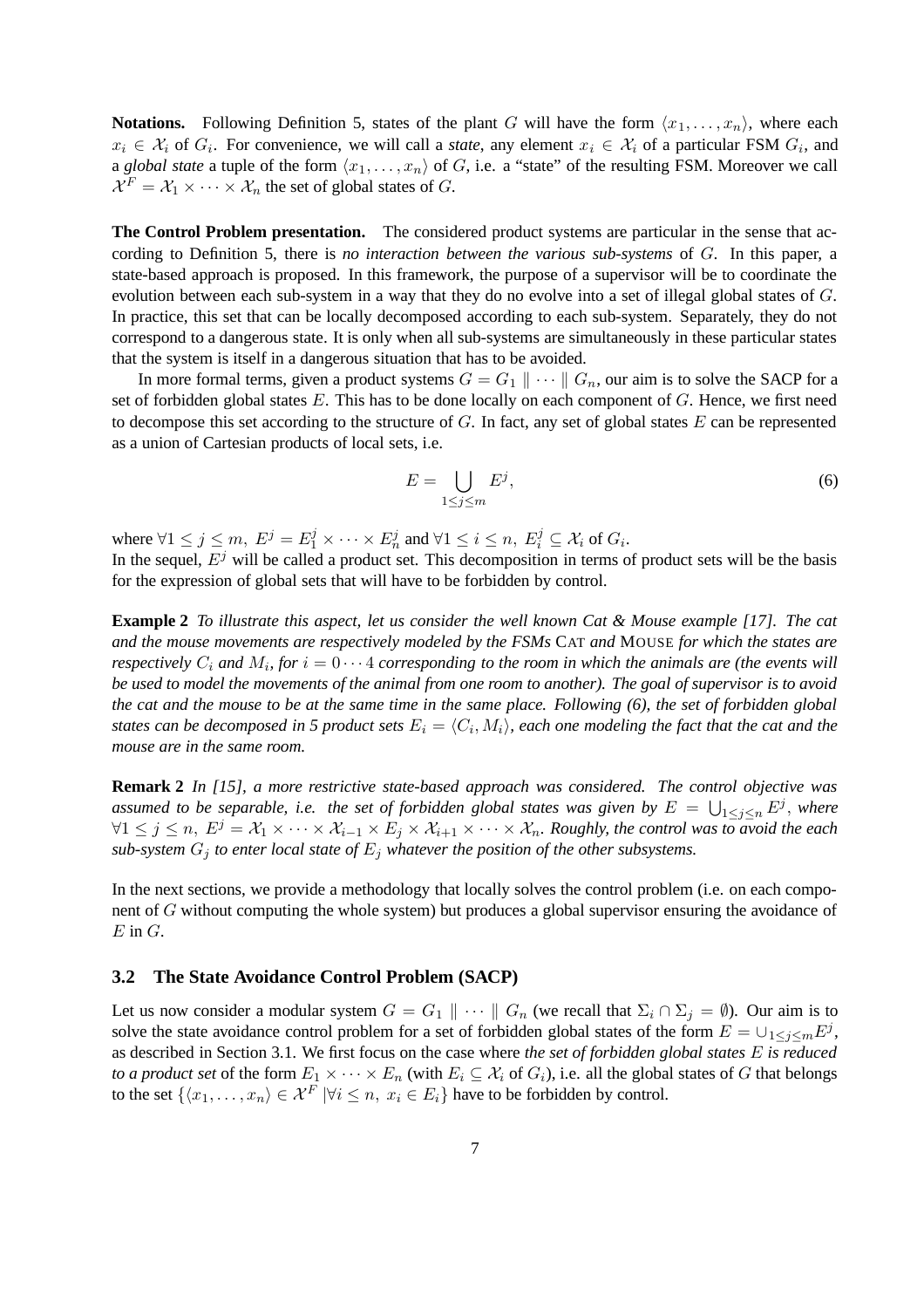In a first step, we consider a system modeled by two FSMs and then generalize the results to an arbitrary number of FSMs. Assume given two FSMs  $G_i = \langle \Sigma_i, \mathcal{X}_i, \mathcal{X}_{o_i}, \mathcal{X}_{f_i}, \delta_i \rangle$ , i=1,2, and two set of local states  $E_1 \subseteq \mathcal{X}_1$  and  $E_2 \subseteq \mathcal{X}_2$ . The control objective, we are interested in, consists in avoiding global states of  $E_1 \times E_2$  (i.e. of the form  $\langle e_1, e_2 \rangle$ , with  $e_i \in E_i$ ,  $i = 1, 2$ ), to be reachable in  $G_1 \parallel G_2$ .

Based on Definition 4, we first compute  $\mathcal{I}_i(E_i)$  and  $\mathcal{F}_i(E_i)^4$ , i=1,2 and we denote by  $\mathcal{S}_1 = (S_1, \mathcal{X}'_{o_1})$  (resp. by  $S_2 = (S_2, \mathcal{X}'_{o_2})$ ) the maximal supervisor that avoids states in  $E_1$  (resp.  $E_2$ ) to be reachable in  $G_1$  (resp.  $G_2$ ). These supervisors are computed according to Prop. 1. Note that some supervisors  $S_i$  ensuring the avoidance of  $E_i$  in  $G_i$  may be trivial and/or blocking.

At this point, one can see that  $G' = (S_1/G_1) || (S_2/G_2)$  would solve the problem (i.e. global states that belong to  $E_1 \times E_2$  are not reachable in  $G'$ ) but would not be maximal (i.e. the control policy is too restrictive). This basically comes from the fact that this control objective is not separable (according to the definition of [21]). However, the next proposition shows that by combining the informations of both supervisors, it is possible to obtain a supervisor that is maximal.

**Proposition 3** With the preceding notations, let  $S_1$  (resp.  $S_2$ ) be the maximal supervisor that avoids states *in*  $E_1$  *(resp.*  $E_2$ ) *to be reachable in*  $G_1$  *(resp.*  $G_2$ ). *Consider now the supervisor*  $S = (S, \mathcal{X}'_o)$  *defined by* 

$$
\begin{cases}\n\forall \langle x_1, x_2 \rangle \in \mathcal{X}, \ S(\langle x_1, x_2 \rangle) = \begin{cases}\nS_1(x_1) \text{ if } x_2 \in \mathcal{I}_2(E_2) \text{ and } x_1 \in \mathcal{F}_1(E_1) \\
S_2(x_2) \text{ if } x_1 \in \mathcal{I}_1(E_1) \text{ and } x_2 \in \mathcal{F}_2(E_2) \\
\emptyset \text{ Otherwise} \\
\mathcal{X}_o' = (\mathcal{X}_{o_1}' \times \mathcal{X}_{o_2}) \cup (\mathcal{X}_{o_1} \times \mathcal{X}_{o_2}')\n\end{cases}\n\end{cases}
$$

*ensures* the *avoidance* of  $E_1 \times E_2$  *in*  $G_1 \parallel G_2$  *and is maximal. Moreover,* If *either*  $S_1$  *or*  $S_2$  *is not trivial, then* S *is not trivial.*

According to the global state  $\langle x_1, x_2 \rangle$  that has been reached so far under the control of S, the global supervisor takes its control decision according to the two local supervisors. Hence, if  $x_2 \in \mathcal{I}_2(E_2)$  and  $x_1 \in$  $\mathcal{F}_1(E_1)$ , it means that if the supervisor allows an event  $\sigma \in \Sigma_c$  such that  $\delta_1(\sigma, x_1) \in \mathcal{I}_1(E_1)$ , then G will enter a weak forbidden global state (i.e. that belongs to  $\mathcal{I}_1(E_1) \times \mathcal{I}_2(E_2)$ ). Hence the supervisor  $\mathcal{S}_1$  becomes active. Reciprocally, if  $x_1 \in \mathcal{I}_1(E_1)$  and  $x_2 \in \mathcal{F}_2(E_2)$ , the supervisor  $\mathcal{S}_2$  is activated. In all the other cases, there is no need for the supervisor S to disable events as there still exists a way to control G in order to avoid the system to enter a weak forbidden global state.

In order to prove Proposition 3, we first need the following lemma:

**Lemma 1** *With the notations of proposition 3, there exists a non-trivial supervisor ensuring the nonreachability of*  $E_1 \times E_2$  *in*  $G_1 \parallel G_2$ *, if and only if either*  $S_1$  *or*  $S_2$  *is not trivial.* 

**Proof** : If both are trivial, it means that  $\forall x_{o_1} \in \mathcal{X}_{o_1}$  (resp.  $\forall x_{o_2} \in \mathcal{X}_{o_2}$ ) there exists in  $G_1$  (resp. in  $G_2$ ) a sequence  $s_1 \in \sum_{uc_1}^*$ , s.t.  $\delta_1(s_1, x_{o_1}) \in E_1$  (resp.  $s_2 \in \sum_{uc_2}^*$ , s.t.  $\delta_2(s_2, x_{o_2}) \in E_2$ ). Hence the sequence,  $s_1s_2 \in (\Sigma_{uc_1} \cup \Sigma_{uc_2})^*$  constitutes an uncontrollable sequence in  $G_1 \parallel G_2$  that, starting in  $\langle x_{o_1}, x_{o_2} \rangle$ , makes evolve the plant into a state of  $E_1 \times E_2$  (Note that this sequence is actually admissible in  $G_1 \parallel G_2$  as  $\Sigma_1 \cap \Sigma_2 = \emptyset$ ). It entails that there is no non-trivial supervisor for  $G_1 \parallel G_2$ .

Suppose now that  $S_1$  is not a trivial supervisor and consider the FSM  $H = (S_1/G_1) || G_2$ . By definition of  $S_1$ ,  $\forall e_1 \in E_1$ ,  $\forall e_2 \in E_2$ , the global state  $\langle e_1, e_2 \rangle$  is not reachable in H (since  $e_1$  is not in  $S_1/G_1$ ), which entails that states of the form  $E_1 \times E_2$  are not reachable in H. Moreover H is controllable w.r.t.  $G_1 \parallel G_2$ , since both  $S_1/G_1$  and  $G_2$  are [15]. So, there exists a non-trivial supervisor for  $G_1 \parallel G_2$ .

Let us now come back to the proof of Proposition 3.

<sup>&</sup>lt;sup>4</sup> $\mathcal{I}_i$  and  $\mathcal{F}_i$  are computed according to (1) and (2) w.r.t.  $G_i$  and  $E_i$ .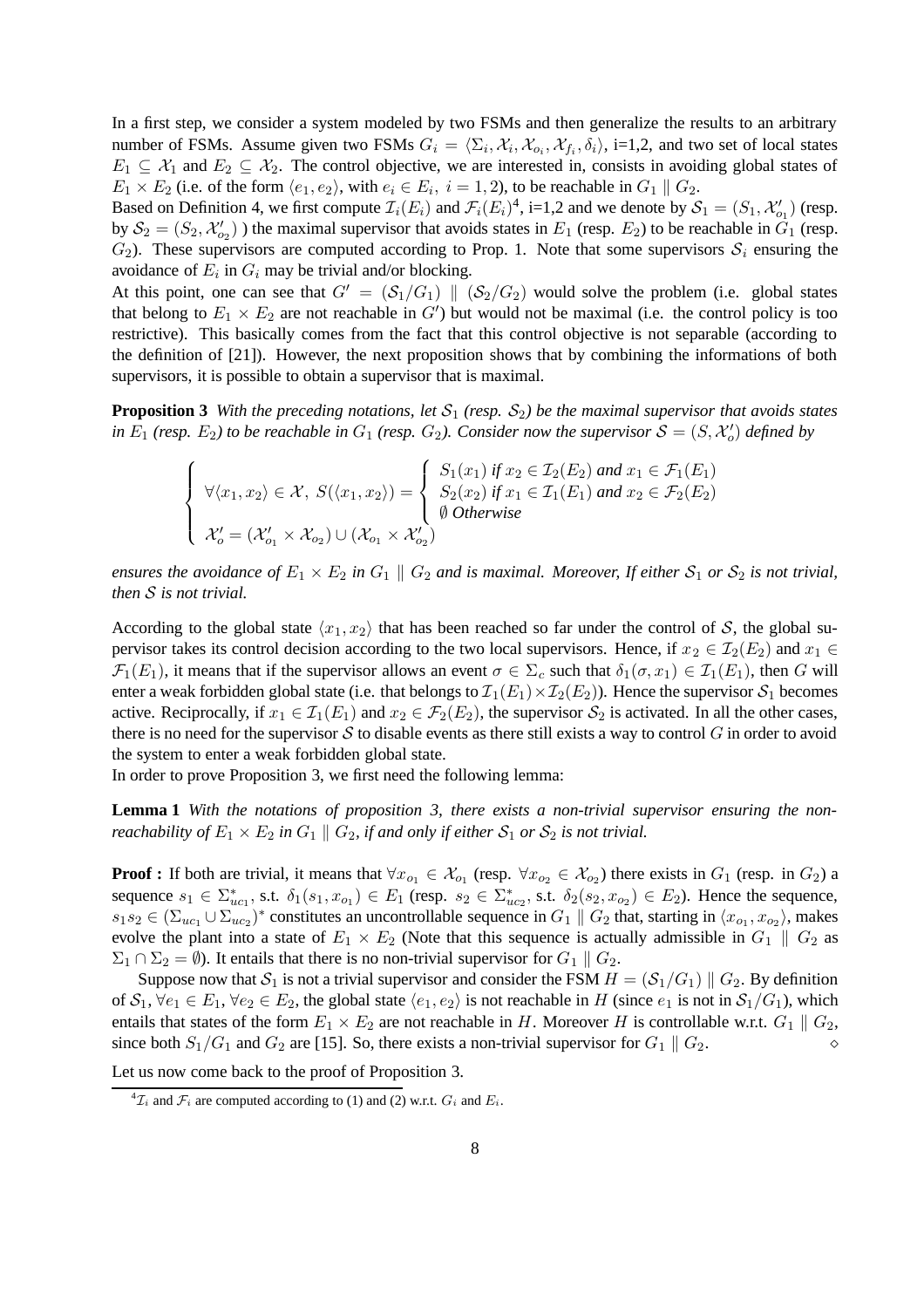**Proof [Prop. 3]:** According to lemma 1, we can suppose that either  $S_1$  or  $S_2$  is non-trivial. Now, if  $\langle x_{o_1}, x_{o_2} \rangle \notin \mathcal{X}'_o$ , then it means that  $x_{o_1} \in \mathcal{I}_1(E_1)$  and  $x_{o_2} \in \mathcal{I}_2(E_2)$ , which entails that there exists a state  $\langle e_1, e_2 \rangle \in E_1 \times E_2$ , which is reachable via from  $\langle x_{o_1}, x_{o_2} \rangle$  an uncontrollable trajectory. Hence, these initial states do not have to be considered. Assume now that  $\langle x_{o_1}, x_{o_2} \rangle \in \mathcal{X}'_o$ , then it is clear that the action of S prevents  $E_1 \times E_2$  from being reachable as whenever G enters a global state  $\langle x_1, x_2 \rangle$ , such that  $x_1 \in \mathcal{I}_1(E_1)$  and  $x_2 \in \mathcal{F}_2(E_2)$  (resp.  $x_1 \in \mathcal{F}_1(E_1)$  and  $x_2 \in \mathcal{I}_2(E_2)$ ), then the local supervisor  $\mathcal{S}_2$  (resp.  $S_1$ ) becomes active and prevent G to enter a state that belongs to  $\mathcal{I}_1(E_1) \times \mathcal{I}_2(E_2)$ .

Assume now that S is not maximal and let us call S' a maximal supervisor S. It means that there exists in  $G_1 \parallel G_2$  at least one global state  $\langle x_1, x_2 \rangle \in \mathcal{X}_1 \times \mathcal{X}_2$  reachable under the control of S and  $\sigma \in (\Sigma_{c_1} \cup \Sigma_{c_2}),$ s.t.  $\delta_{S'}(\sigma,\langle x_1, x_2 \rangle)!^5$  and this transition is not allowed under the control of S. Assume  $\sigma \in \Sigma_{c_1}$ . Now, according to the structure of S, it means that  $x_2 \in \mathcal{I}_2(E_2)$ ,  $x_1 \in \mathcal{F}_1(E_1)$  and  $\delta_1(\sigma, x_1) \in \mathcal{I}_1(E_1)$ . It entails that  $\langle \delta_1(\sigma, x_1), x_2 \rangle \in \mathcal{I}_1(E_1) \times \mathcal{I}_2(E_2)$  can be reached via  $\sigma$  under the control of S', which is not admissible.

**Example 3** Consider the two following FSMs  $G_1$  and  $G_2$ , the objective is to avoid in  $G_1 \parallel G_2$  the global state  $x = \langle x_1, x_1' \rangle$  to be reachable. We first compute the maximal supervisors  $S_1$  (resp.  $S_2$ ) ensuring the avoidance of  $x_1$  in  $G_1$  (resp.  $x'_1$  in  $G_2$ ). The action of the supervisors is represented by dash arrows in the *Figure* 2(b). *Now, following Proposition 3, the supervisor*  $S = (S_x, X_{o_{\{x\}}} )$  *is given by :* 



Figure 2: A simple Example

 $\mathcal{X}_{o_{\{x\}}} = \{ \langle x_o, x'_{o_1} \rangle, \langle x_o, x'_{o_2} \rangle \}$  and  $S_x(\langle x_o, x'_{o_2} \rangle) = S_x(\langle x_o, x'_1 \rangle) = S_x(\langle x_o, x'_2 \rangle) = \{a\}$  because  $G_1$  is in  $x_o \in \mathcal{F}_1(x_1)$  and  $G_2$  is in  $\overline{I}_2(x_1')$ . Hence,  $\mathcal{S}_1$  becomes active.  $S(\langle x_1, x_{o_1}' \rangle) = \{b, c\}$  ( $G_1$  is in  $\mathcal{I}_1(x_1)$  and  $G_2$  *in*  $\mathcal{F}_2(x_1')$ . Therefore  $\mathcal{S}_2$  *is active*). For all the other states, S is not active.

Next, we extend the results to an arbitrary number of FSMs.

**Proposition 4** Assume given n FSMs  $G_i$  of the form  $\langle \Sigma_i, \mathcal{X}_i, \mathcal{X}_{o_i}, \mathcal{X}_{f_i}, \delta_i \rangle$ ,  $i = 1, \ldots, n$ , with  $\Sigma_i \cap \Sigma_j =$  $\emptyset$ ,  $i \neq j$  and n subsets of states  $(E_i)_{i\leq n}$ . Consider the sets  $\mathcal{F}_i(E_i)$ ,  $\mathcal{I}_i(E_i)$  as defined in Definition 4 as well as the corresponding maximal supervisors  $S_i$  (possibly *trivial*).

<sup>&</sup>lt;sup>5</sup>i.e.  $\sigma$  is admissible in  $\langle x_1, x_2 \rangle$  in  $\mathcal{S}'/G$ .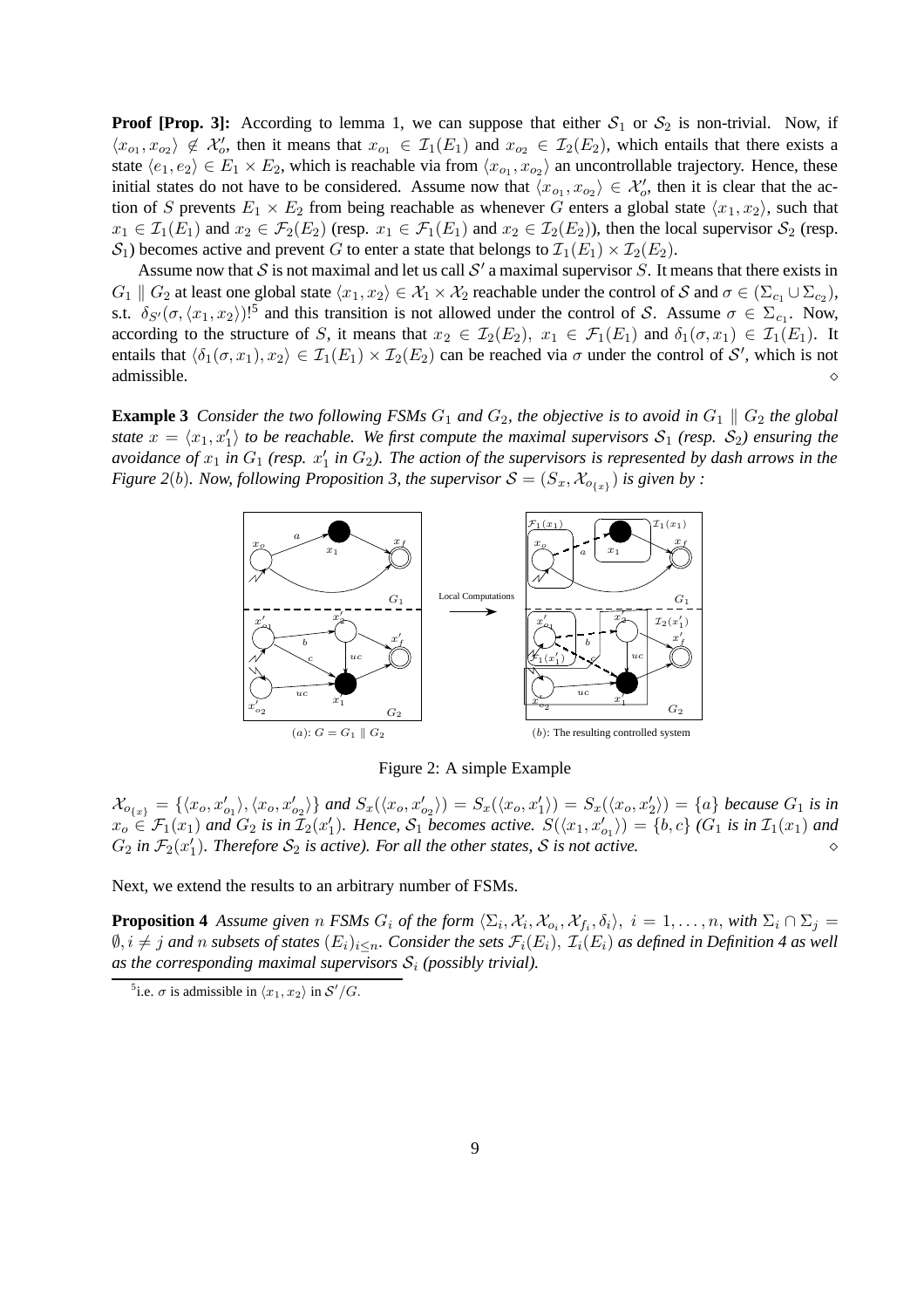Let  $\mathcal{S}_E = (S_E, \mathcal{X}_{o_E})$  be such that  $\forall x = \langle x_1, \ldots, x_n \rangle$ ,

$$
S_E(x) = \begin{cases} S_1(x_1) & \text{if } x_1 \in \mathcal{F}_1(E_1) \text{ and } \forall j \neq 1, \ x_j \in \mathcal{I}_j(E_j) \\ \dots \\ S_i(x_i) & \text{if } x_i \in \mathcal{F}_i(E_i) \text{ and } \forall j \neq i, \ x_j \in \mathcal{I}_j(E_j) \\ \dots \\ S_n(x_n) & \text{if } x_n \in \mathcal{F}_n(E_n) \text{ and } \forall j \neq n \in \mathcal{I}_j(E_j) \\ \emptyset & \text{Otherwise} \\ \emptyset & \text{otherwise} \end{cases}
$$

$$
\mathcal{X}_{o_E} = \{ \langle x_{o_1}, \dots, x_{o_n} \rangle \in \Pi_{i \leq n} \mathcal{X}_{o_i} \mid \exists i, \ x_{o_i} \in \mathcal{X}'_{o_i} \}
$$

*The supervisor*  $S_E$  *ensures the avoidance of*  $E_1 \times \ldots \times E_n$  *in*  $G = G_1 \parallel \cdots \parallel G_n$  *and is maximal. Moreover,* if there exists at least one supervisor  $\mathcal{S}_i$  that is not trivial, then  $\mathcal S$  is not trivial (i.e. the behavior of controlled *plant is not empty*).

The proof of this proposition is similar to the one of Proposition 3.

let  $S_E$  be a supervisor as in Proposition 4, one can see that at most one supervisor is active at a time. It is the one for which the sub-plant has evolved in its border set of states when the other sub-plants are in a weak forbidden state. In particular this entails that whenever the system under control  $\mathcal{S}_E/G$  has reached a global state  $x = \langle x_1, \ldots, x_i, \ldots, x_n \rangle$ , such that  $x_i \in \mathcal{I}(E_i)$ , the supervisor  $\mathcal{S}_i = (S_i, \mathcal{X}'_{o_i})$  is not active. This means that the local supervisors are active only when it is necessary (this is due to the fact that we check whether  $x_i \in \mathcal{F}_i(E_i)$  or not before "activating"  $S_i$ ). This is the reason why the sets of border states  $\mathcal{F}_i$  have been kept in the definition of the supervisor  $S_E$ . This allows us not to store in memory the control policies for states that would not be reachable under the control of S (and that for G and for the subsystems  $G_i$ ).

The interest of such a method is that the supervisor  $S_E$  is locally computed according to the local supervisors  $S_i$ . Therefore, this method avoids to build the whole system and the computation of S on the resulting system. Hence, it reduces the complexity of the algorithm (See the next paragraph) as well as the memory storage of the supervisor. Moreover, the supervisor itself somehow keeps the structure of the plant as it is represented as a collection of local supervisors. Hence, the way  $S_E$  is built may improve the readability and the understanding of the control effect. However, on-line computations are still needed to know whether an event has to be disabled or not, i.e. to be activated, a local supervisor need to have some information coming from the different components of the system. In particular it has to know whether the other components are in a weak forbidden (or border) state or not.

**Remark 3** Another characterization of  $S_E$  is the following. Considering the global plant G and the set *of forbidden states*  $E = E_1 \times \cdots \times E_n$ , *the weak set of forbidden configuration is given by*  $\mathcal{I}(E)$  =  $\mathcal{I}_1(E_1) \times \cdots \times \mathcal{I}_n(E_n)$ , whereas the border set is given by

$$
\mathcal{F}(E) = \bigcup_{1 \leq i \leq n} \mathcal{I}_1(E_1) \times \cdots \times \mathcal{I}_{i-1}(E_{i-1}) \times \mathcal{F}_i(E_i) \times \mathcal{I}_{i+1}(E_{i+1}) \times \cdots \times \mathcal{I}_n(E_n)
$$

Further,  $S_E$  can be computed as in Proposition 1. Note that in this case, even if all the computations have been done locally, we obtain a global supervisor that does not reflect the structure of the plant to be *controlled (see [8] for more details).*

Let us now present the main theorem of this section. It shows hows to avoid a set of global states  $E$  (as defined by (6)) to be reachable in a product system.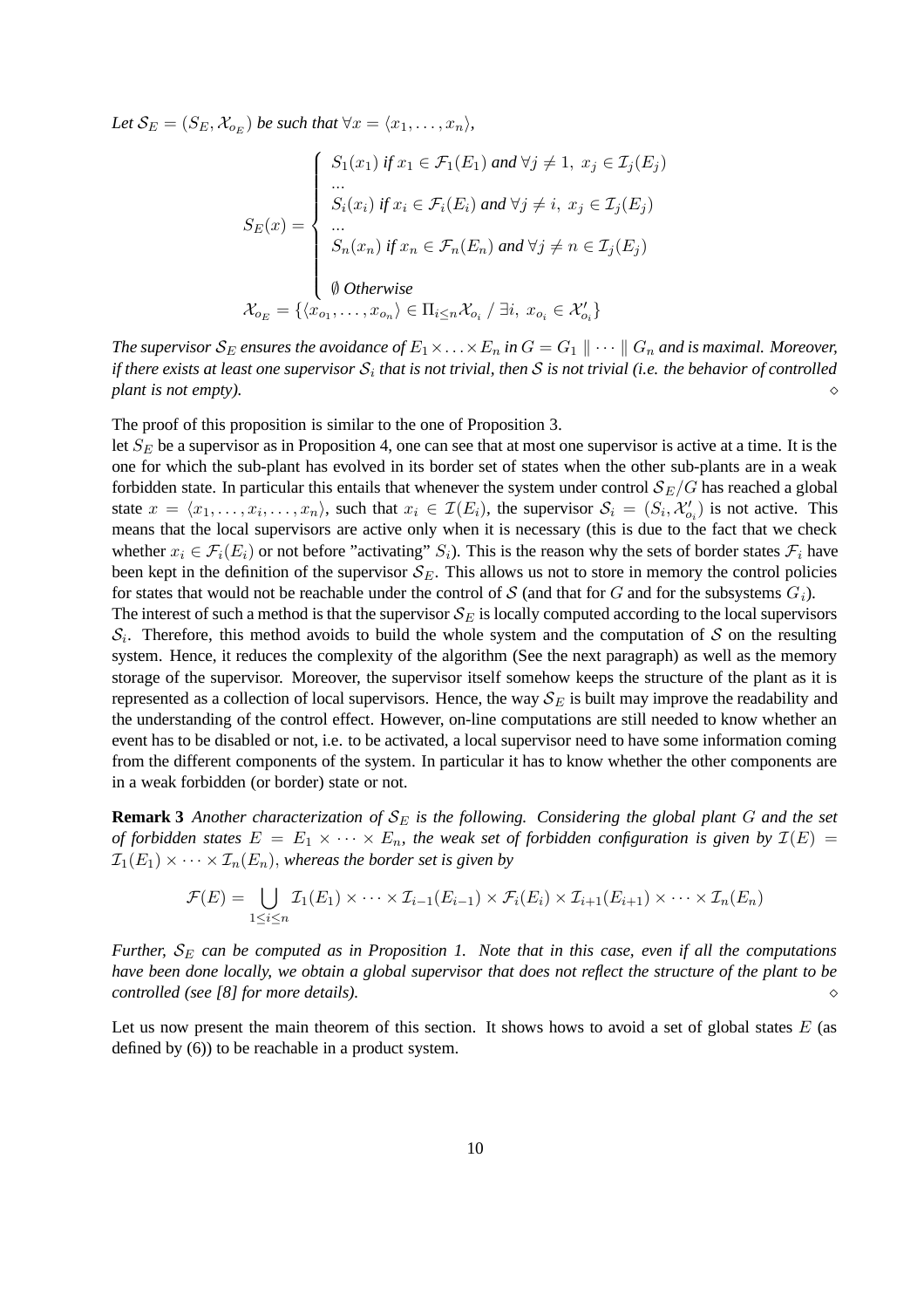**Theorem 1** Let  $G = G_1 \parallel \cdots \parallel G_n$  be the plant to be controlled and a set  $E = \bigcup_{1 \leq j \leq m} E^j$  where  $\forall 1 \leq j \leq m, \ E^j = E_1^j \times \cdots \times E_n^j$  and  $E_i^j \subseteq \mathcal{X}_i$  for  $1 \leq i \leq n$ . Let  $\mathcal{S}_{E^j} = (S_{E^j}, \mathcal{X}_{o_{E^j}})$  be the maximal *supervisors computed w.r.t.* G and  $E^j$ , then  $\mathcal{S}_E = (S, \mathcal{X}_{o_E})$ , where  $\forall x = \langle x_1, \ldots, x_n \rangle \in \mathcal{X}$ ,

$$
\begin{cases}\nS(x) = S_{E^1}(x) \cup \dots \cup S_{E^m}(x) \\
\mathcal{X}_{o_E} = \mathcal{X}_{o_{E^1}} \cap \dots \cap \mathcal{X}_{o_{E^m}}\n\end{cases} (7)
$$

*ensures the avoidance* E *in* G *and is maximal.*

**Proof :** Based on Prop. 4,  $\forall 1 \leq j \leq m$ ,  $S_{E^j}$  is a controllable and maximal supervisor with respect to G,  $\Sigma_{uc}$  and the control objective  $E^j$ . The modularity result of Prop. 2 gives the results.

Finally, note that this kind of control objectives cannot be efficiently solved using the method presented in [6, 11] since G has to be built (i.e. the FSM  $G_1 \parallel \cdots \parallel G_n$  has to be computed), as the objectives concern the whole system. However, our method can be used in complement to the one of [6, 11] whenever the control objective does not concern the whole objective (i.e our method can be used to compute the controller on the sub-machines for which forbidden interactions are required). The global supervisor can then be inferred using the methods of [6, 11].

**The complexity aspect.** Let us now discuss about complexity of the control synthesis phase. Given an FSM with N states and a set of states to be avoided by control, assume that the complexity of this controller synthesis phase is in  $\mathcal{O}(N|\Sigma|)$ . Let us now consider a system G of the form  $G_1 \parallel \cdots \parallel G_n$  where each  $G_i$ contains N states (we assume that  $max_i(|\Sigma_i|) = k$ ). Due to the asynchronous and the trim assumptions, the number of states of  $G$  is  $N<sup>n</sup>$ . Hence, using classical techniques, the state avoidance control problem is in  $\mathcal{O}(n.k.N^n)$ ). In our case, given a product set  $E = E_1 \times \cdots \times E_n$ , to be avoided by control, we locally compute the supervisor on each local component of G. Hence the global complexity is in  $\mathcal{O}(n.k.N)$ . More generally, given a set of forbidden global states  $E$ , then this set can be decomposed into a union of product sets. Assume that  $E$  is composed of  $m$  product sets, then the supervisor computation complexity is in  $\mathcal{O}(m.n.k.N)$ . However one has also to take into account the computations that have to be done on-line when controlling the plant. Indeed, deciding which supervisor have to be activated given one configuration, is done at execution time. This can be done in  $\mathcal{O}(m.n.N)$ , which is an acceptable complexity. However, if the objectives are not well structured, the number m of product sets to be forbidden can be important. In this case, the on-line computation may be important as well and one has to find a good set of states representation as Binary Decision Diagrams [3] for example<sup>6</sup>.

#### **3.3 Non-Blocking SACP**

In the previous section, it may happen that the resulting controlled system be blocking. We now give sufficient conditions for the controlled system obtained using the methodology of Section 3.2 to be nonblocking. Assume given a plant G of the form  $G_1 \parallel \cdots \parallel G_n$  and a forbidden product set  $E = E_1 \times \cdots \times E_n$ , then the next proposition gives a sufficient condition for the controlled system to be non-blocking.

**Proposition** 5 Let  $S_E$  be the supervisor computed as in Proposition 4 w.r.t. G and E. Then, if  $\forall 1 \leq i \leq n$ , (a)  $e$ ither  $\forall x_i \in \mathcal{X}_i \setminus \mathcal{I}_i(E_i), \ \exists x_{f_i} \in \mathcal{X}_{f_i} \setminus \mathcal{I}_i(E_i)$  that is reachable from  $x_i$  in  $S_{E_i}/G_i$ 

 $f(\mathbf{b})$  *or*  $\exists j\neq i, \ \forall x_j\in \mathcal{X}_j, \ \exists x_{f_j}\in \mathcal{X}_{f_j}\setminus \mathcal{I}_j(E_j)$  that is reachable from  $x_j$  in  $G_j$ 

then  $S_E = S^{\uparrow}$ , where  $S^{\uparrow}$  is the most permissive non-blocking supervisor ensuring the avoidance of E in G.

 $6$ see e.g. [24, 14] for controller synthesis tools based on a BDD implementation.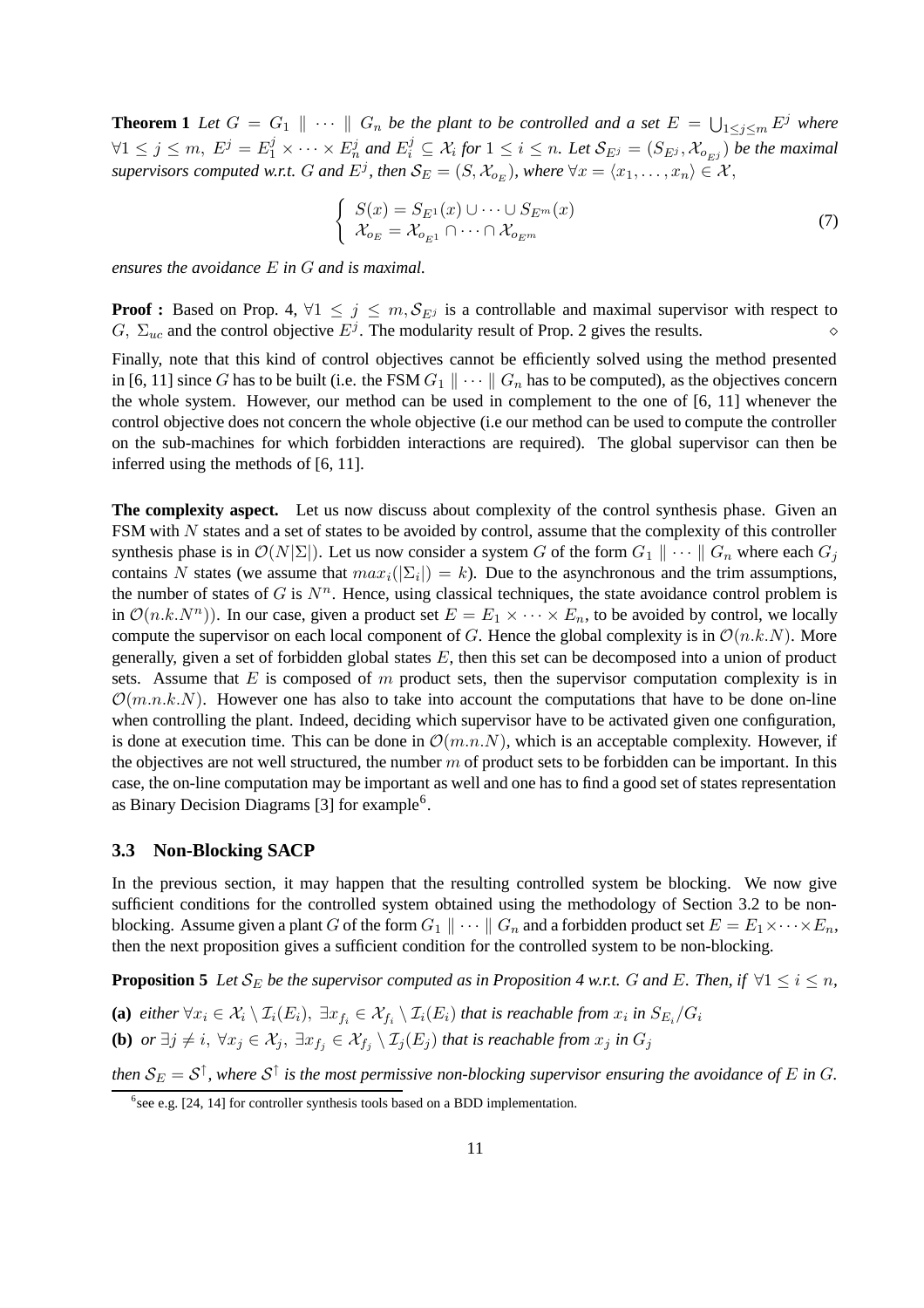#### **Proof** : Let  $1 \leq i \leq n$ .

• Assume that *i* is such that **(a)** is true. Let  $x = \langle x_1, \ldots, x_n \rangle$  be a reachable configuration of  $S_E/G$ .

- (1) If  $x_i \notin \mathcal{I}_i(E_i)$ , then it exists  $x_{f_i} \in \mathcal{X}_{f_i} \setminus \mathcal{I}_i(E_i)$  that is reachable from  $x_i$  under the control of  $S_{E_i}$ (according to (a)). This entails that the state  $x' = \langle x_1, \ldots, x_{i-1}, x_{f_i}, x_{i+1}, \ldots, x_m \rangle$  is reachable from x under the control of  $S_E$ . Now, since  $x_{f_i} \notin \mathcal{I}_i(E_i)$ , no control is applied on  $G_j$  for  $j \neq i$ . Therefore for each  $j \neq i$ , it exists  $x_{f_j} \in \mathcal{X}_{f_j}$  such that  $\langle x_{f_1}, \ldots, x_{f_m} \rangle$  is reachable from  $x^i$  in  $S_E/G$ .
- **(2)** Assume now that x is such that  $x_i \in \mathcal{I}(E_i)$ , then it exists  $j \neq i$  such that  $x_j \notin \mathcal{I}_i(E_j)$  (otherwise, we would be in a forbidden configuration). Now, if  $j$  is such that (a) holds, we can apply the proof of (1) to show that there exists a reachable final state under the control of  $S_E$ . if j is such that **(b)** holds, then  $\exists j' \neq j$  such that  $\forall x_{j'} \in \mathcal{X}_{j'}$ ,  $\exists x_{f_{j'}} \in \mathcal{X}_{f_{j'}} \setminus \mathcal{I}_{j'}(E_{j'})$  that is reachable from  $x_{j'}$  in  $G_{j'}$ .

Since  $x_j \notin \mathcal{I}_j(E_j)$ , there is no control applied on  $G_{j'}$ . Hence, according to **(b)** it exists  $x_{f_{j'}} \in$  $\mathcal{X}_{f_{j'}}\setminus \mathcal{I}_{j'}(E_{j'})$  such that  $x'=\langle x_1,\ldots,x_{j'-1},x_{f_{j'}},x_{j'-1},\ldots,x_m\rangle$  is reachable from  $x$  in  $S_E/G$ . And since  $x_{f_{j'}} \notin \mathcal{I}_{j'}(E_{j'})$ , for each  $k \neq j'$ , there is no control applied on  $G_k$  and it exists  $x_{f_k} \in \mathcal{X}_{f_k}$  such that  $\langle x_{f_1}, \ldots, x_{f_m} \rangle$  is reachable from  $x'$ .

• Assume now that *i* is such that **(b)** is true. Let  $j \neq i$ , be such that  $\forall x_j \in \mathcal{X}_j$ ,  $\exists x_{f_j} \in \mathcal{X}_{f_j} \setminus \mathcal{I}_j(E_j)$  that is reachable from  $x_i$  in  $G_i$ .

- **(1)** If  $x_j \in \mathcal{I}_j(E_j)$ , then there is non control applied on  $G_j$  and according to **(b)**, it exists  $x_{f_j} \in \mathcal{X}_{f_j} \setminus \mathcal{I}_j(E_j)$ such that  $x' = \langle x_1, \ldots, x_{j-1}, x_{f_j}, x_{j+1}, \ldots, x_m \rangle$  is reachable from x in  $S_E/G$ . And since  $x_{f_j} \notin$  $\mathcal{I}_j(E_j)$ , for each  $k \neq j$  it exists  $x_{f_k} \in \mathcal{X}_{f_k}$  such that  $\langle x_{f_1}, \ldots, x_{f_m} \rangle$  is reachable from  $x'$ .
- **(2)** If  $x_j \notin \mathcal{I}_j(E_j)$ , either  $S_{E_j}/G_j$  verifies **(a)** and then we have the result (this case was dealt above). Or  $S_{E_j}/G_j$  verifies (b) and we denote  $j' \neq j$  such that  $\forall x_{j'} \in \mathcal{X}_{j'}$ ,  $\exists x_{f_{j'}} \in \mathcal{X}_{f_{j'}} \setminus \mathcal{I}_{j'}(E_{j'})$  that is reachable from  $x_{j'}$  in  $G_{j'}$ . In this case, there is no control applied on  $G_j$ . Therefore, it exists  $x_{f_j} \in \mathcal{X}_{f_j} \setminus \mathcal{I}_j(E_j)$  such that  $x' = \langle x_1, \ldots, x_{j-1}, x_{f_j}, x_{j+1}, \ldots, x_m \rangle$  is reachable from x in  $S_E/G$ . And since  $x_{f_j} \notin \mathcal{I}_j(E_j)$ , for each  $k \neq j$ ,  $\exists x_{f_k} \in \mathcal{X}_{f_k}$  such that  $\langle x_{f_1}, \ldots, x_{f_m} \rangle$  is reachable from  $x'$ .

The fact that  $S_E$  is the most permissive supervisor is due to proposition 1.

What the above property states is that the obtained supervisor is blocking whenever there exists a state  $x_i$  in an FSM  $G_i$  such that the final states of  $G_i$  are not reachable from  $x_i$  under the control of the local controller  $\mathcal{S}_{E_i}$  and for all the other FSMs all the final states belong to the weak forbidden set of states. Obviously,  $\mathcal{S}_E$ is blocking only under strong hypothesis. Nevertheless, if these conditions do not occur, then one has to find a way to avoid the blocking configurations. This aspect is currently under investigation.

## **4 The Hierarchical Finite State Machine**

So far, we gave results dealing with the control of asynchronous product of FSMs. We now extend these results to the case of Hierarchical Finite State Machines (HFSM). A Hierarchical Finite State Machines is an FSM which includes new features like the nesting of state machines (inducing the hierarchy) and the parallelism between state machines. From now on, some states (called super-states) of an FSM can be other FSMs. Informally, the meaning of such a hierarchical definition is obtained by recursively substituting each super-state by a set of asynchronous FSMs running in parallel. Such a model is called Hierarchical Finite State Machine (HFSM). We hereby focus on a two-level Finite State Machine, knowing that the results presented in the next section can be extended to a multi-level hierarchical finite state machine (See [15] for a more complete review of the HFSMs).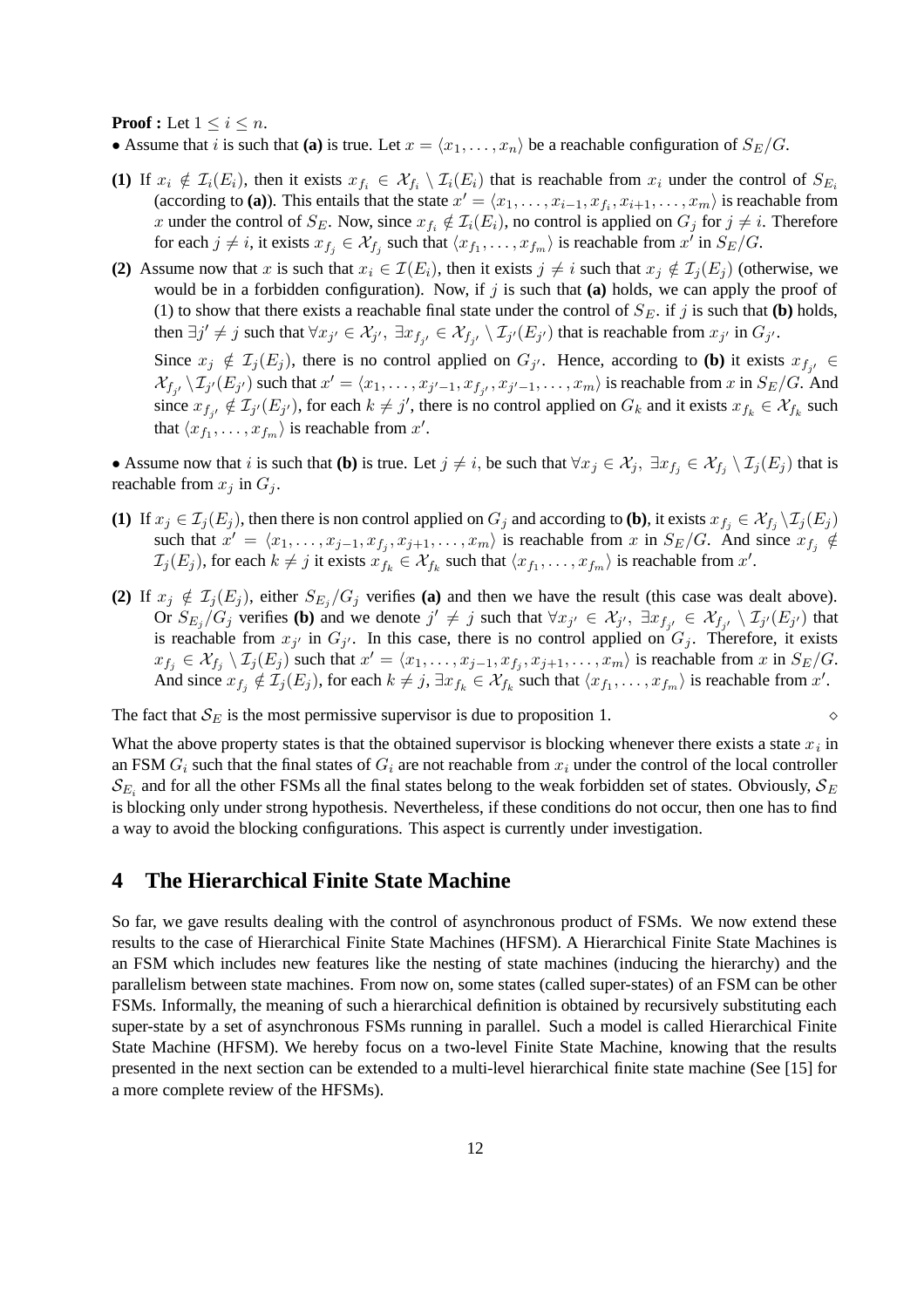#### **4.1 Definition of an HFSM**

In order to take into account the hierarchy, we need to introduce the notion of structure. It will represent the upper level of the HFSM.

**Definition 6** A structure K is a tuple  $\langle \Sigma, \mathcal{X}, \mathcal{B}, \mathcal{X}_0, \mathcal{X}_f, \delta \rangle$ , where X is a set of atomic states,  $\mathcal{X}_o \subseteq \mathcal{X}$  is the set of initial states and  $\mathcal{X}_f \subseteq \mathcal{X}$  is the set of final states. B is the set of super-states of K (with  $\mathcal{X} \cap \mathcal{B} = \emptyset$ ). *δ* is the partial transition function of *K* defined over  $\Sigma \times \{X \cup B\}$  →  $\{X \cup B\}$ .

In the following we will denote by  $K^A = \langle \Sigma, \mathcal{X} \cup \mathcal{B}, \mathcal{X}_o, \mathcal{X}_f, \delta \rangle$  the structure K seen as an FSM (i.e. when the super-states are considered as atomic states). The notion of structure allows us to define the notion of Hierarchical Finite State Machines.

**Definition 7** A Hierarchical Finite State Machine K is given by a tuple  $(\langle K, G_1, \ldots, G_n \rangle, Y, I)$ , where K *is* a structure as defined in Def 6 and  $\forall 1 \le i \le n$ ,  $G_i = \langle \Sigma_i, \mathcal{X}_i, \mathcal{X}_{o_i}, x_{f_i}, \delta_i \rangle$  is an FSM, and Y, I are two *functions that characterize the hierarchy and the composition between the FSMs.*

- **•**  $Y$  :  $B$  →  $2^{\langle G_1,...,G_n\rangle}$  is a function which maps each super-state  $b \in B$  on a set of FSMs  $G_i$ , with  $i \geq 1$ *. We use*  $J_b$  *as*  $\{j \leq n | G_j \in Y(b)\}$ *. The FSMs of*  $Y(b)$  *behave asynchronously (see Def.* 5).
- I is an Input function that gives access to the set of initial states that are reached when triggering *an* event that makes the system evolve into a super-state b.  $\forall b \in \mathcal{B}$ ,  $I(b)$  is a function defined over  $\Pi_{j\in J_b}\mathcal{X}_{o_j}\to 2^{\Sigma_i}$ . Given a super-state  $b\in\mathcal{B}$ , and  $x_o=\langle x_{o_1},\ldots,x_{o_{\|J_b\|}}\rangle$  a tuple of initial states,  $I(b)(x_o)$  *corresponds to the events that make the system go from its current state into*  $x_o$ .

K will be called the *top-level* of K. An example of HFSM is given in Figure 3.



Figure 3: An example of a two-level FSM

**Assumptions.** In order to be able to perform control on HFSM, we need to make some assumptions on it:

- 1.  $\forall i, j$ , s.t. ∃ $b \in \mathcal{B}$ ,  $G_i$ ,  $G_j \in Y(b)$ ,  $\Sigma_i \cap \Sigma_j = ∅$  (*asynchrony of parallel FSMs*).
- 2. Let  $b \in \mathcal{B}$  and let  $(G_i)_{i \in J_b} = Y(b)$  be the corresponding FSMs attached to b. Then,

$$
\delta^{-1}(b) \subseteq \bigcup_{x_o \in \Pi_j \in J_b(\mathcal{X}_{o_j})} (I(b)(x_o)) \text{ and } \forall x_o, x'_o \in \Pi_j \in J_b(\mathcal{X}_{o_j}), I(b)(x_o) \cap I(b)(x'_o) = \emptyset
$$

i.e. entering the super-state b is deterministic and each event leading to b is taken into account.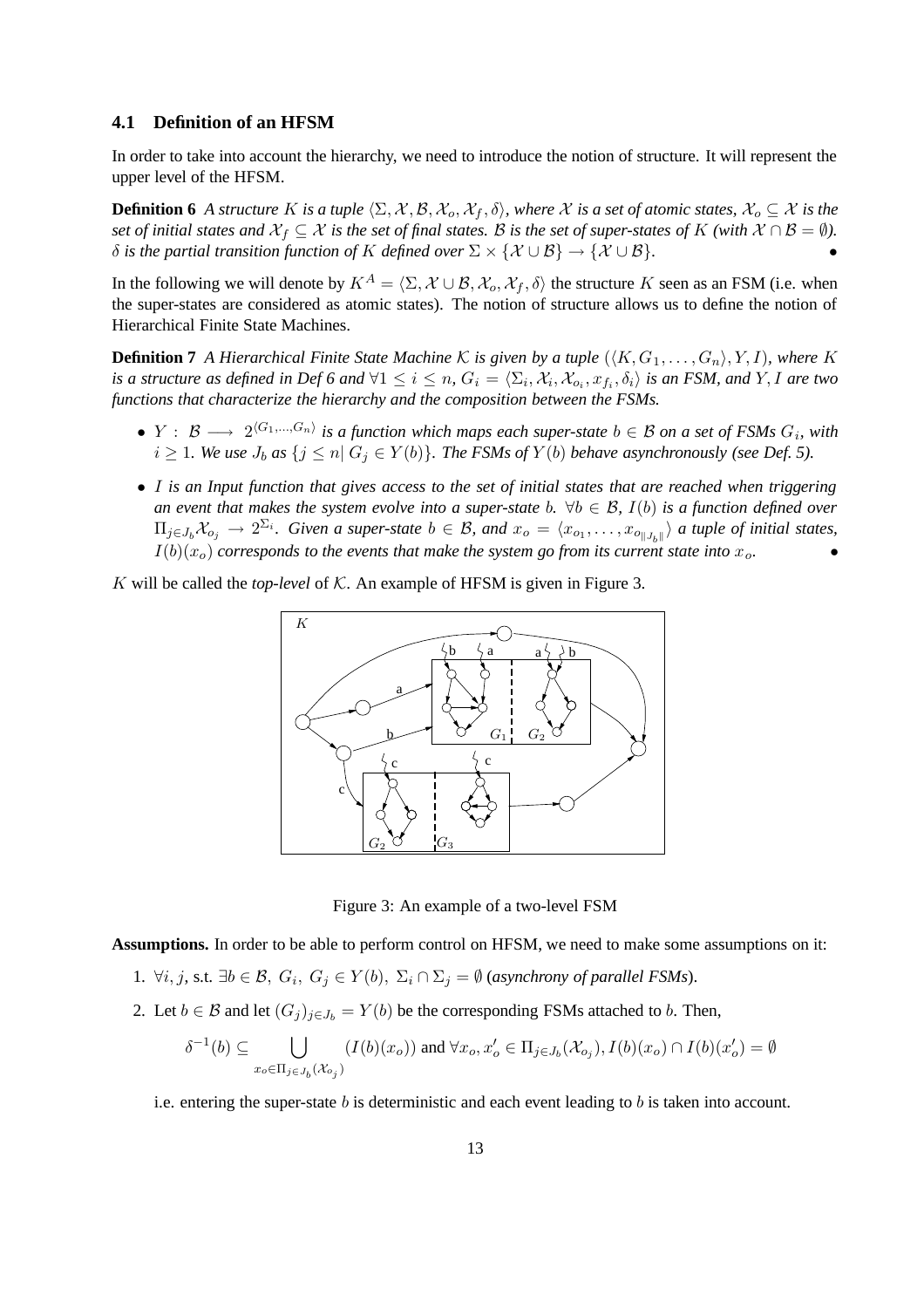**The behavior of** K. Let  $K = (\langle K, G_1, \ldots, G_n \rangle, Y, I)$  be an HFSM. K is initialized in one of the initial states of K and as long as no super-state is reached, the behavior of K corresponds to the one of the FSM  $K^A$ . Assume now that the plant is in a state x (at the top-level) such that  $\delta(\sigma, x) = b \in \mathcal{B}$  and that  $\sigma$  is triggered. Then all the structures of  $Y(b)$  are simultaneously activated and entered in one of their initial states according to  $I(b)$ , i.e. K in the configuration  $[b, x_o] = [b, \langle x_{o_{j_1}}, \dots, x_{o_{j_{\|J_b\|}}}\rangle]$ , such that  $\sigma \in I(b)(x_o)$ . Further, the different structures evolve asynchronously following Definition 5. However, in order to evolve out of a super-state b, there is a synchronization between the different structures of  $Y(b) = (G_i)_{i \in J_b}$  on their final state (we recall that  $\forall i$ ,  $G_i$  has a unique final state). Hence, an event  $\sigma \in \delta(b)$  can be triggered in a super-state b whenever each substructure of  $Y(b)$  is in its corresponding final state (i.e., there is no preemption); the output of a super-state is synchronized with the end of each of the tasks associated with the different structures involved in this super-state).

**Expanded two-level HFSM.** Given a HFSM  $K = (\langle K, G_1, \ldots, G_n \rangle, Y, I)$ , we can make correspond an FSM. It is obtained as follows. To each super-state  $b \in \mathcal{B}$ , we associate its corresponding FSM  $G_b$  obtained by performing the asynchronous product between each FSM of  $Y(b)$ , i.e.  $G_b = \langle \Sigma_b, \mathcal{X}_b, \mathcal{X}_{o_b}, x_{f_b}, \delta_b \rangle = \|_{j \in J_b} G_j.$ To expand the structure K, we replace each super-state b of B by its corresponding FSM  $G_b$  and we connect the initial states of  $K_b^F$  to the states of K according to I (resp. for the final state). The result is an FSM, denoted by  $K^F$ . Formally,  $K^F = \langle \Sigma^F, \mathcal{X}^F, \mathcal{X}_o^F, \mathcal{X}_f^F, \delta^F \rangle$ , where each component is defined by:

•  $\Sigma^F = \Sigma \cup \bigcup_{b \in \mathcal{B}} \{\Sigma_b\}, \mathcal{X}_o^F = \mathcal{X}_o, \ \mathcal{X}_f^F = \mathcal{X}_f$  and

- $\bullet$   $\mathcal{X}^F = \mathcal{X} \cup \{ [b,\langle x_1, \ldots, x_{\|J_b\|}} \rangle ] \; | \forall b \in \mathcal{B}, \forall \langle x_1, \ldots, x_{\|J_b\|}} \rangle \in \mathcal{X}_b \}$
- The partial transition function  $\delta^F$  is defined as follows:

\n- \n
$$
\forall x, x' \in \mathcal{X}, \forall b, b' \in \mathcal{B}, \forall \sigma \in \Sigma^F,
$$
\n
\n- \n $\delta^F(\sigma, x) = x'$  if  $x \in \mathcal{X}$  and  $\delta(\sigma, x) = x'$ \n
\n- \n $\delta^F(\sigma, x) = [b, x_{o_b}]$  if  $x \in \mathcal{X}, \delta(\sigma, x) = b \in \mathcal{B}$  and  $\sigma \in I(b)(x_{o_b})$ .\n
\n- \n $\delta^F(\sigma, [b, x_{f_b}]) = x$  if  $b \in \mathcal{B}$  and  $\delta(\sigma, b) = x$ , where  $x_{f_b}$  is the final state of  $G_b$ .\n
\n- \n $\delta^F(\sigma, [b, x_{f_b}]) = [b', x_{o_b'}]$  if  $\delta(\sigma, b) = b', \sigma \in I(b')(x_{o_b'})$  and  $x_{f_b}$  is the final state of  $G_b$ .\n
\n- \n $\forall b \in \mathcal{B}, \forall x_b \in \mathcal{X}_b, \forall \sigma \in \Sigma_b \delta^F(\sigma, [b, x_b]) = [b, \delta_b(\sigma, x_b)].$ \n
\n

Such an FSM is called the *expanded FSM* of K.

#### **4.2 The SACP**

In this section, we consider the configuration avoidance problem, namely how to avoid the system to reach some configurations during its evolution. By configuration, we mean a particular state of  $\mathcal{K}^F$ .

**Forbidden configurations** : let  $\mathcal{K} = (\langle K, G_1, \ldots, G_n \rangle, Y, I)$  be an HFSM, with  $K = (\Sigma, \mathcal{X}, \mathcal{B}, \mathcal{X}_o, \mathcal{X}_f, \delta)$ . Given  $b \in \mathcal{B}$ , we denote by  $E^b$  the union of product sets  $E^b = \bigcup_{1 \le j \le m_b} E^{b,j}$  where  $E^{b,j}$  is a product set of the form  $E^{b,j}=E^{b,j}_{j_1}\times\cdots\times E^{b,j}_{j_{\parallel,j}}$  $\frac{b,j}{j_{\parallel}J_{b}\parallel}$  et  $E_{j_i}^{b,j}$  $j_i^{0,j} \subseteq \mathcal{X}_{j_i}$  pour  $j_i \in J_b$ .

For simplicity, the set of configurations  $[b, \langle x_{j_1}, \ldots, x_{j_{\|J_b\|}}\rangle]$  such that  $\langle x_{j_1}, \ldots, x_{j_{\|J_b\|}}\rangle \in E^b$  is denoted  $[b, E^b]$ . Now, every set of configurations of  $\mathcal{K}^F$  can be represented by a set E of the form

$$
E = E_0 \bigcup \left( \bigcup_{b \in \mathcal{B}} [b, E^b] \right) \tag{8}
$$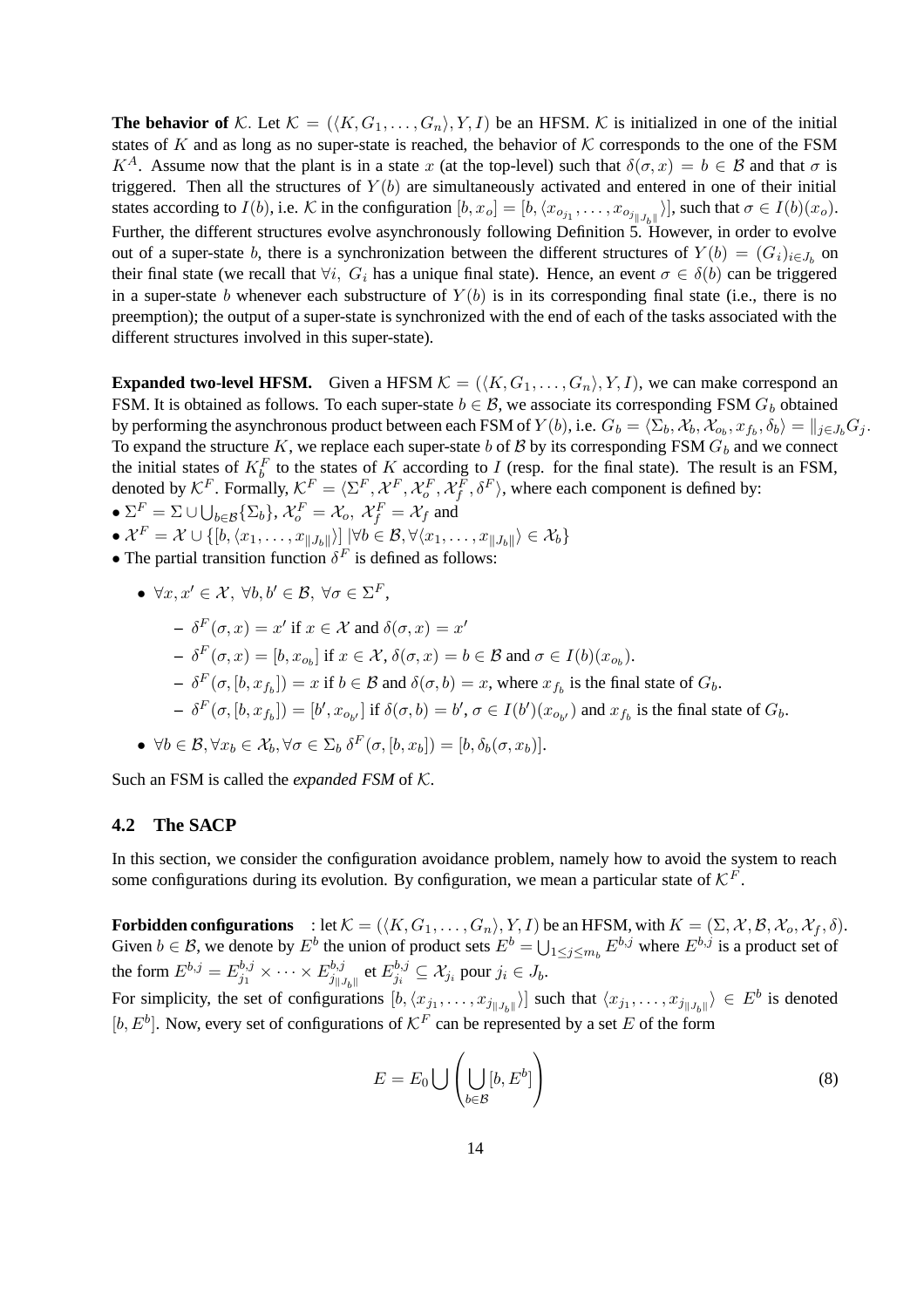where  $E_0 \subseteq \mathcal{X}$ . This set represents the forbidden configurations at the top-level of K, whereas  $[b, E^b]$ corresponds to the forbidden configurations at the lower level (i.e. inside the super-state b). As in Section 3, the idea of the control is to compute supervisors separately for each structure/FSMs (without expanding the system), and then to build a global supervisor.

**Control of a structure** First, the definition of weak forbidden set of states introduced in Definition 4 need to be extended in order to take into account the super-states. The idea is that we do not want to remove a super-state by control as there possibly exists a way to control the system inside this super-state. *A contrario*, let  $b \in \mathcal{B}$  a super-state of K, given a control objective, it may happen that we need to restrict the entering in a super-state. Hence, for  $A \subseteq \delta^{-1}(b)$ , we introduce  $b_{|A}$  the "controlled super-state" b considering it is only reachable by triggering an event of A and we denote by  $\mathcal{B}_{|\mathcal{A}} = \{b_{|\mathcal{A}} | b \in \mathcal{B} \text{ and } A \subseteq \delta^{-1}(b)\}\$ , the corresponding set of controlled super-states. This kind of states are introduced in order to partially forbid some super-states. Indeed, one can only want some super-states b to be reachable with respect to a subset of  $I(b)(.)$ . In fact, this is a way to avoid some initial states of b to be reachable at the lower level of the hierarchy.

Based on these remarks and definitions, we extend the definition of weak forbidden set of states introduced in Definition 4:

**Definition 8** *Let*  $K = \langle \Sigma, \mathcal{X}, \mathcal{B}, \mathcal{X}_o, \mathcal{X}_f, \delta \rangle$  *be the top-level of an HFSM*  $\mathcal{K}$  *and*  $e \in \mathcal{X} \cup \mathcal{B}_{|\mathcal{A}|}$ *.* • *If*  $e \in \mathcal{X}$ *, then* 

 $\mathcal{I}_{\mathcal{X}}(e) = \{x \in \mathcal{X} \mid \exists s \in \Sigma_{uc}^*, \ \delta(s, x) = e \text{ and } \forall s' \leq s, \ \delta(s', x) \notin \mathcal{B}\}.$ 

$$
\mathcal{I}_B(e) = \{b \in \mathcal{B} \mid \exists \sigma \in \Sigma_{uc}, \ \delta(\sigma, b) \in \mathcal{I}_\mathcal{X}(e)\}
$$

• *If*  $e = b_{\vert A} \in \mathcal{B}_{\vert A}$ *, then* 

$$
\mathcal{I}_{\mathcal{X}}(b_{|A}) = \{ x \in \mathcal{X} \mid \exists s \in \Sigma_{uc}^*, \exists \sigma \in \Sigma_{uc} \cap A, \delta(s\sigma, x) = b \text{ and } \forall s' \le s, \ \delta(s', x) \notin B \}
$$

 $\mathcal{I}_B(b_{|A}) = \{b' \in \mathcal{B} | \exists \sigma \in \Sigma_{uc}, (\delta(\sigma, b') \in \mathcal{I}_{\mathcal{X}}(b_{|A})) \text{ or } (\sigma \in \Sigma_{uc} \cap A \text{ and } \delta(\sigma, b') = b)\}\$ 

*Finally, given*  $E \subseteq \mathcal{X} \cup \mathcal{B}_{|\mathcal{A}}$ ,  $\mathcal{I}_{\mathcal{X}}(E) = \cup_{e \in E} \mathcal{I}_{\mathcal{X}}(e)^{\gamma}$  *and*  $\mathcal{I}_{B}(E) = \cup_{e \in E} \mathcal{I}_{B}(e)$ 



Figure 4:  $\mathcal{I}_{\mathcal{X}}(e), \mathcal{I}_{\mathcal{B}}(e)$  through an example

<sup>7</sup>Note that if  $\mathcal{B} = \emptyset$ , then  $\mathcal{I}_{\mathcal{X}}(E) = \mathcal{I}(E)$  where  $\mathcal{I}(E)$  is computed as in (1).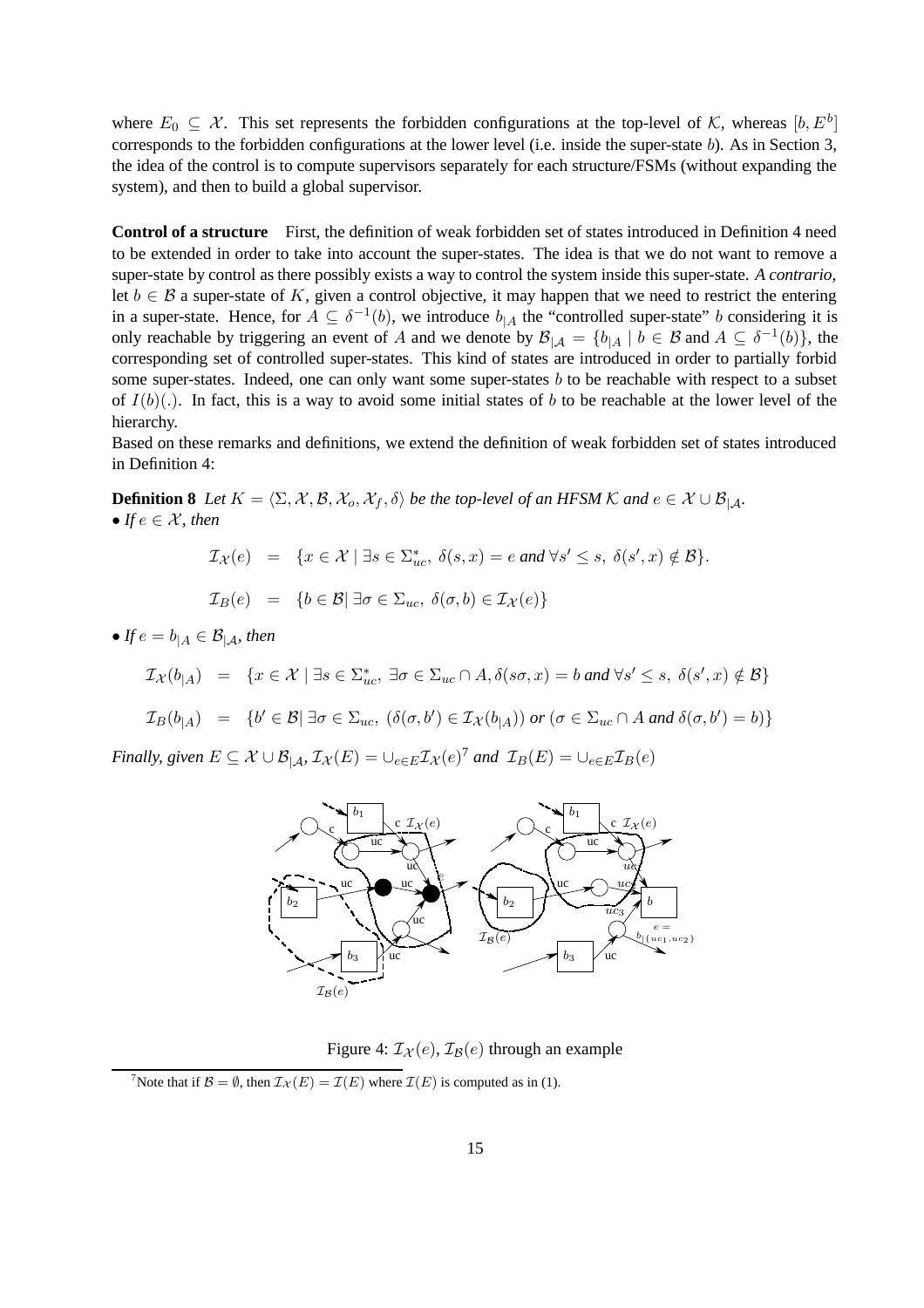Intuitively speaking, given  $e \in E$ , if  $e \in \mathcal{X}, \mathcal{I}_{\mathcal{X}}(e)$  (resp.  $\mathcal{I}_{B}(e)$ ) represents the set of atomic states (resp. super-states) of  $K$  from which  $e$  can be reached via an uncontrollable trajectory that only traverses atomic states. if  $e = b_{|A} \in \mathcal{B}_{|A}$ , the meaning of  $\mathcal{I}_{\mathcal{X}}(e)$  and  $\mathcal{I}_{B}(e)$  is similar except that we ask the last event of the uncontrollable trajectories to belong to A.

The next operator  $\Phi$  will be useful to compute the set of weak forbidden configurations by going-up/down in the hierarchy of the plant. Indeed, if an initial state of a super-state has to be forbidden by control, then at the top-level, a supervisor has to avoid the system to enter the super-state via this initial state. Conversely, the final state of a super-state that may lead to a forbidden configuration via an uncontrollable trajectory has also to be forbidden by control. This is captured by the definition 9, but first we intuitively explain Φ through an example:

**Example 4** Assume that the configuration  $[b_2, (x_9, x_{10})]$  has to be forbidden by control. First it is easy to



Figure 5: An intuitive example

*show that the following set of configurations has to be forbidden:*  $\{x_6, x_9\} \times \{x_7, x_{10}\}$ *. It corresponds to* the local computations of the weak forbidden set of states. According to this set of forbidden states, one can see that the super-state  $b_2$  must not be reached via the events that lead to  $[b_2, (x_6, x_7)]$ . According to I,  $b_2$ must not be reached via the events c or uc. Thus,  $b_{2|\{c,uc\}}$  has to be forbidden (Pt 2 Def. 9). Moreover, as *the event uc is uncontrollable, we obtain*  $\mathcal{I}_{\mathcal{X}}(b_{2|\{c,uc\}}) = \{x_3\}$  and  $\mathcal{I}_B(b_{2|\{c,uc\}}) = \{b_1\}$ . This entails that  $x_3$  and  $[b_1, (x_{f_1}, x_{f_2})]$  are forbidden configurations (Pt 1 Def. 9). Hence, given a forbidden configuration, the  $\Phi$  function allows to find the configurations or elements of  $\mathcal{B}_{\vert A}$  that have to be forbidden at the top (resp. *lower) level in order to ensure the local control objectives.*

**Definition 9** Let  $e \in \mathcal{X}^F \cup \mathcal{B}_{|\mathcal{A}}$ , , we denote by  $\mathcal{X}_{o_b}$  (resp.  $x_{f_b}$ ) the set of initial states (resp. the final state) *of the FSM associated to b (i.e.*  $K_b = ||_{G_i \in Y(b)} G_i$ *). Now, we define*  $\Phi(e)$  *as follows:* 

- *1. If*  $e \in \mathcal{X} \cup \mathcal{B}_{|\mathcal{A}}$ *, then*  $\Phi(e) = \mathcal{I}_{\mathcal{X}}(e) \cup \{[b, x_{f_b}] \mid b \in \mathcal{I}_{\mathcal{B}}(e)\}$
- 2. If  $e = [b, \langle x_{j_1}, \ldots, x_{j_{\|J_b\|}} \rangle]$ , then given the set  $\mathcal{I} = \mathcal{I}_{j_1}(x_1) \times \cdots \times \mathcal{I}_{j_{\|J_b\|}}(x_{j_{\|J_b\|}})^8$ ,

$$
\Phi(e) = [b, \mathcal{I}] \cup b_{|\bigcup_{x_{o_b} \in \mathcal{I} \cap \mathcal{X}_{ob}} \{I(b)(x_{o_b})\}}
$$

*Now, given a set*  $E \subseteq \mathcal{X}^F \cup \mathcal{B}_{|\mathcal{A}}, \, \Phi(E) = \bigcup$ e∈E  $\Phi(e)$ .

Given  $e \in \mathcal{X}^F \cup \mathcal{B}_{|\mathcal{A}}$ , if  $e \in \mathcal{X} \cup \mathcal{B}_{|\mathcal{A}}$ , then  $\Phi(e)$  corresponds to the set of weak forbidden configurations, to which we add the final states of the super-states that can lead into  $e$  via an uncontrollable trajectory. This

<sup>&</sup>lt;sup>8</sup>where  $\mathcal{I}_{j_i}(x_i)$  corresponds to the weak forbidden set of states of  $G_i$  w.r.t.  $x_i$ .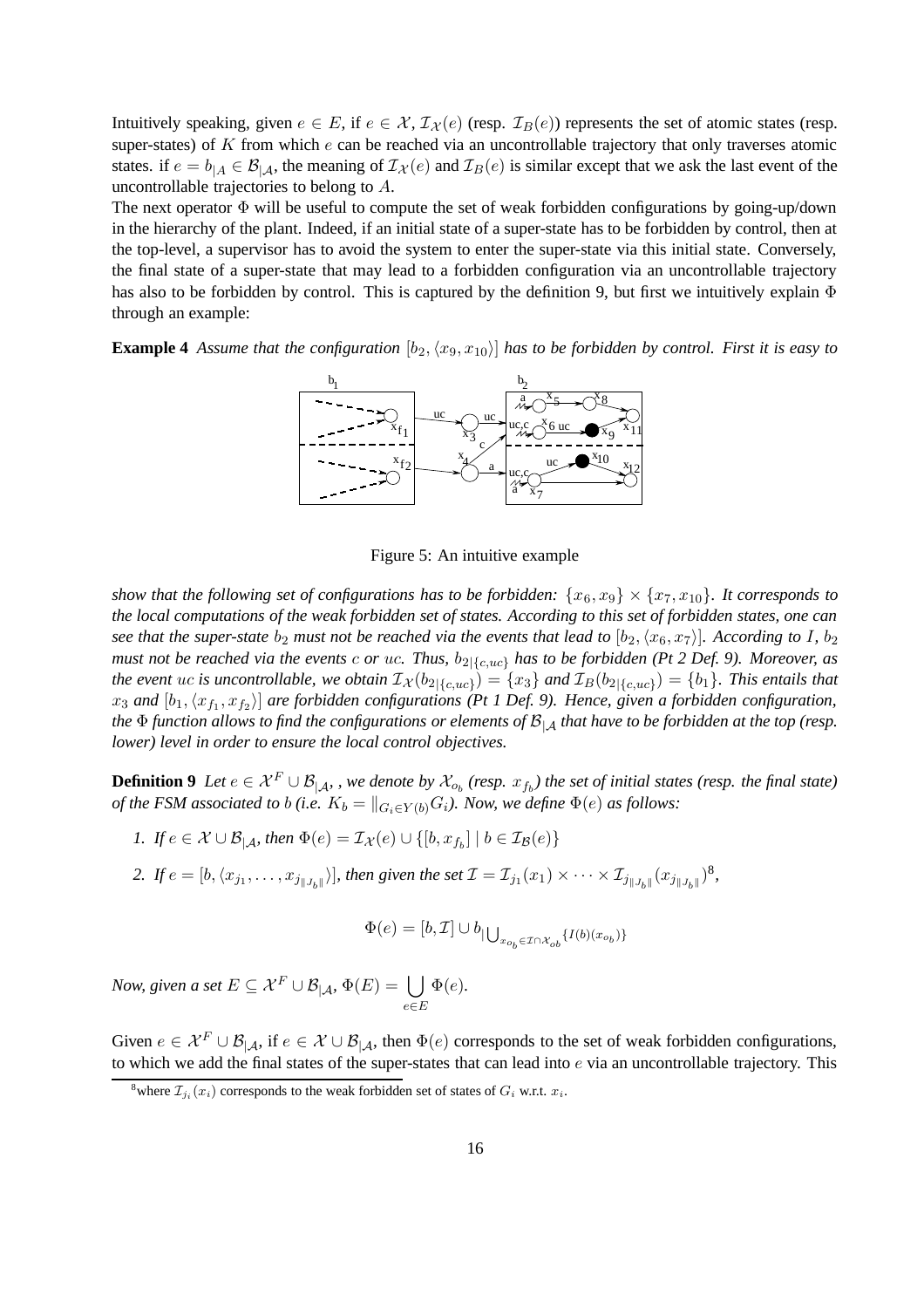way we are going down in the hierarchy (point *1*). Now, if *e* is a configuration of the form  $[b, \langle x_{j_1}, \ldots, x_{j_b} \rangle]$ , then  $\Phi(e)$  corresponds to the set of weak forbidden configurations inside the super-state b, as well as the restricted super-state itself if some initial states belong to the weak forbidden set of states. Remark that in point 2. the computations are made locally on each  $G_i$  that are involved in the super-states  $b$ .

#### **The Supervisor computation**

Assume given a set of forbidden configurations of the form  $E = E_0 \cup \left(\bigcup_{b \in \mathcal{B}} [b, E^b]\right)$ , as defined by Equation 8, then the set of weak forbidden configurations is computed by the following fix-point iteration:

$$
\mathcal{E}_o = E \text{ and } \mathcal{E}_{i+1} = \Phi(\mathcal{E}_i) \tag{9}
$$

Let us call  $\mathcal{I}_H(E)$  the result of the previous fix-point computation (it always terminates since the number of states is finite and  $\mathcal{E}_i \subseteq \mathcal{E}_{i+1}$ ). Now, one can see that the set of forbidden configurations can be reorganized as follows:

$$
\mathcal{I}_H(E) = \mathcal{X}' \cup \mathcal{B}'_{|\mathcal{A}} \cup \bigcup_{b \in \mathcal{B}} [b, E'^b],\tag{10}
$$

where  $E'^{b} = \bigcup_{i} E'^{b,i}_{j} \times \cdots \times E'^{b,i}_{j}$  and  $\mathcal{X}' \subseteq \mathcal{X}$  and  $\mathcal{B}'_{|\mathcal{A}} \subseteq \mathcal{B}_{|\mathcal{A}|}$ . For the super-states, what the above states, is that it is forbidden to enter these super-states through the events that belong to a set of events A. Moreover, each super-state b can be seen as a collection of asynchronous FSMs for which the set of configurations  $E'^b$  has to be forbidden. Note that as  $E'^b$  is given by a union of product sets, in order to control the behavior of  $K$ , we will use the modular methodology explained in Section 3.2 (Theorem 1). Based on the previous remarks, we then have the following property that makes the link with the expanded HFSM.

**Proposition 6**  $\mathcal{I}_H(E) \setminus \mathcal{B}'_{|\mathcal{A}} = \mathcal{I}(E)$ , where  $\mathcal{I}(E)$  is computed with respect to  $\mathcal{K}^F$  as in Definition 4.

In other words, the set  $\mathcal{I}_H(E)^9$  corresponds to the weak forbidden set of states  $\mathcal{I}(E)$  of the plant  $\mathcal{K}^F$ . However, compared to the classical methods, all the computations have been performed locally and not on the global plant.

**Lemma 2** *With the notation of Proposition 6 and of (9),*

$$
\forall i, b_{|A} \in \mathcal{E}_i \Leftrightarrow \{ [b, x_{o_b}] \in \mathcal{X}^F | I(b)(x_{o_b}) \cap A \neq \emptyset \} \subseteq \mathcal{E}_i.
$$

**Proof [Prop 6]:** Let us first show that  $\mathcal{I}_H(E) \setminus \mathcal{B}'_{|\mathcal{A}} \subseteq \mathcal{I}(E)$ . The proof proceeds by induction. We will show that  $\forall i, \mathcal{E}_i \setminus \mathcal{B}_{|\mathcal{A}|}^i \in I(E)$ , where  $\mathcal{B}_{|\mathcal{A}|}^i$  corresponds to the set of super-states that have been partially forbidden after the  $i^{th}$  iteration. At step 0, we obviously have that  $E \subseteq \mathcal{I}(E)$ . At step i, let  $\mathcal{E}_i$  be the result of (9) after *i* iterations. Assume that  $\mathcal{E}_k \setminus \mathcal{B}^k_{|\mathcal{A}} \subseteq \mathcal{I}(E)$ ,  $\forall 0 \leq k \leq i$ . Let  $\mathcal{E}_{i+1} = \Phi(\mathcal{E}_i)$ . We have to show that  $\mathcal{E}_{i+1}\setminus \mathcal{B}^{i+1}_{|\mathcal{A}}\in I(E).$  To do so, let  $e\in \mathcal{E}_i.$ 

• If  $e \in \mathcal{X}$ , then based on Def 9,  $\Phi(e) = \mathcal{I}_{\mathcal{X}}(e) \cup \{[b, x_{f_b}] \mid b \in \mathcal{I}_{\mathcal{B}}(e)\} \subseteq \mathcal{E}_{i+1}$ , but we also have that  $\Phi(e) \subseteq \mathcal{I}(E)$  since  $e \in \mathcal{I}(E)$  and  $\Phi(e)$  only contains states of  $\mathcal{X}^F$  from which it is possible to evolve into e via a trace of uncontrollable events.

<sup>&</sup>lt;sup>9</sup> to which we remove  $\mathcal{B}'_{|A}$  as this set actually corresponds to the set of initial states that are forbidden in a super-states. Hence, they are taken into account by some  $[b, E^b]$ . See lemma 2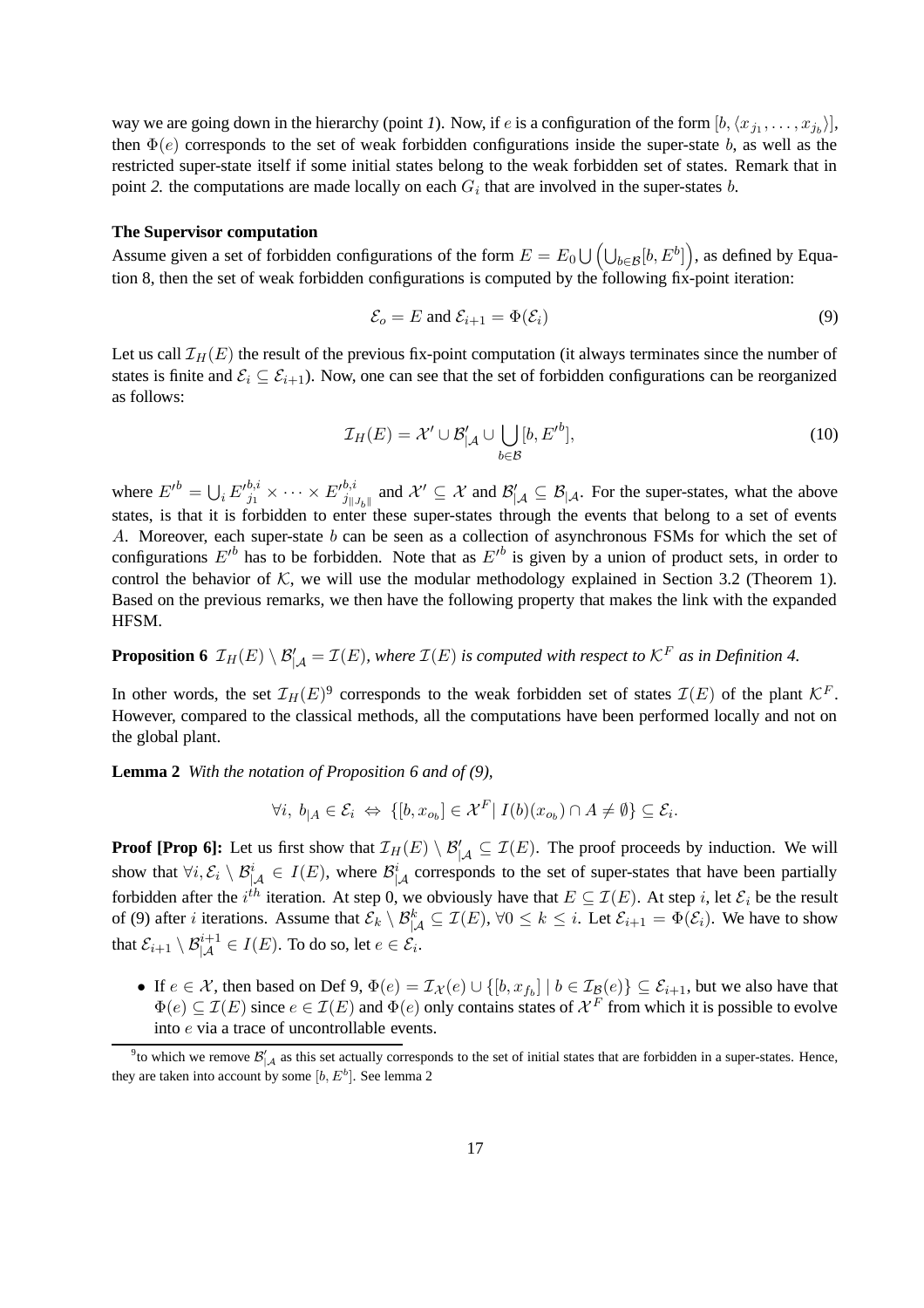- If  $e = [b, \langle x_{j_1}, \ldots, x_{j_{\|J_b\|}} \rangle]$ , then  $\Phi(e) = [b, \mathcal{I}] \cup b_{\| \bigcup_{x_{o_b} \in \mathcal{I} \cap \mathcal{X}_{ob}} \{I(b)(x_{o_b})\}}$ , with  $\mathcal{I} = \mathcal{I}_{j_1}(x_1) \times \cdots \times$  $\mathcal{I}_{j||J_b||}(x_{j||J_b||})$ . Hence, we have that  $[b,\mathcal{I}] \subseteq \mathcal{E}_{i+1}$  and  $[b,\mathcal{I}] \subseteq \mathcal{I}(E)$  (for the latter, see Remark 3).
- Finally, if  $e = b_{|A} \in \mathcal{B}_{|A}^i$ , then according to Lemma 2, we have that  $\{[b, x_{o_b}] \in \mathcal{X}^F | I(b)(x_{o_b}) \cap A \neq b\}$  $\emptyset$ }  $\subseteq$   $\mathcal{E}_i$  and then to  $\mathcal{I}(E)$  (by assumption). Moreover, according to Def 9 *item 1*,  $\Phi(b_{\perp A})$  contains states of X that lead to  $b_{|A}$  (and at the lower level to the states of  $\{[b, x_{o_b}] \in \mathcal{X}^F | I(b)(x_{o_b}) \cap A \neq \emptyset\}$ ) via an uncontrollable trajectory. Thus  $\Phi(b_{|A}) \subseteq \mathcal{I}(E)$ .

Overall we have that  $\mathcal{E}_{i+1} \setminus \mathcal{B}_{|A}^{i+1} \subseteq \mathcal{I}(E)$  and finally by induction,  $\mathcal{I}_H(E) \setminus \mathcal{B}'_{|A} \subseteq \mathcal{I}(E)$ . Let us show that  $\mathcal{I}(E) \subseteq \mathcal{I}_H(E) \setminus \mathcal{B}'_{|\mathcal{A}}$ . To do so, we consider  $x \in \mathcal{I}(E)$ . Then there exists a sequence of configurations  $x = x_1, x_2, \dots, x_n$  in  $\mathcal{X}^F$  and a sequence of events in  $\Sigma^F$  s.t.  $x = x_1, \ \delta^F(\sigma_1, x_1) =$  $x_2, \ldots, \delta^F(\sigma_i, x_i) = x_{i+1}, \ldots, \delta^F(\sigma_{n-1}, x_{n-1}) = x_n \in E$  with  $\sigma_i \in \Sigma_{uc}^{F,10}$ . We will show by induction that  $\forall i, x_i \in \mathcal{I}_H(E)$ . By construction, we have that  $x_n \in \mathcal{I}_H(E)$  (as  $x_n \in E \subseteq \mathcal{I}_H(E)$ . Assume that  $x_i, \dots, x_n$  are in  $\mathcal{I}_H(E)$ .

- If  $x_i \in \mathcal{X}$ , then according to the definition of  $\delta^F$ , either  $x_{i-1} \in \mathcal{X}$  or  $x_{i-1} = [b, \langle x_{f_{j_1}}, \ldots, x_{f_{j_{\vert \vert J_b \vert \vert}}}\rangle].$ Then for both cases, according to *item 1*. of Def. 9, we have that  $x_{i-1} \in \Phi(x_i) \subseteq \mathcal{I}_H(E)$ .
- If  $x_i = [b, \langle x_{j_1}, \ldots, x_{j_{\|J_b\|}} \rangle]$  (but  $\langle x_{j_1}, \ldots, x_{j_{\|J_b\|}} \rangle$  is not an initial state of b) then according to the definition of  $\delta^F$ ,  $x_{i-1}$  is also of the form  $[b, \langle x'_{j_1}, \ldots, x'_{j_{\vert \vert J_b \vert \vert}} \rangle]$  and we have that  $\langle x'_{j_1}, \ldots, x'_{j_{\vert \vert J_b \vert \vert}} \rangle \in$  $\mathcal{I}_{j_1}(x_{j_1}) \times \cdots \times \mathcal{I}_{j_{\|J_b\|}}(x_{j_{\|J_b\|}})$  and finally, according to the *item* 2. of Def. 9, we have that  $x_{i-1} \in$  $\Phi(x_i) \subseteq \mathcal{I}_H(E).$
- Finally, if  $x_i = [b, x_{o_b}] = [b, \langle x_{o_{j_1}}, \ldots, x_{o_{j_{\vert J_b\vert}}}\rangle]$ , then either  $x_{i-1} \in \mathcal{X}$  or  $x_{i-1}$  is of the form  $[b', \langle x_{f_{j_1}}, \ldots, x_{f_{j_{\vert \vert J_{b'} \vert \vert}}}\rangle]$ . Now based on the *item* 2. of Def. 9, we have that  $b_{I(b)(x_{o_b})} \in \Phi(x_i)$ . Now if  $x_{i-1} \in \mathcal{X}$ , then it means that  $\delta(\sigma_{i-1}, x_{i-1}) = b$  in K and we have that  $x_{i-1} \in \Phi(b_{I(b)(x_{o_b})}) \subseteq \mathcal{I}_H(E)$ (if  $x_{i-1} = [b', \langle x_{f_{j_1}}, \ldots, x_{f_{j_{\vert J_{b'} \vert \vert}}}\rangle]$  the reasoning is similar).

Overall  $x \in \mathcal{I}_H(E)$  and finally  $\mathcal{I}(E) \subseteq \mathcal{I}_H(E)$ . Based on the previous decomposition (10) of  $\mathcal{I}_H(E)$ , a supervisor can be extracted. It is performed as follows:

- 1.  $\forall b \in \mathcal{B}$ , we compute the supervisor  $\mathcal{S}_b = (S_b, \mathcal{X}_{o_b})$  that avoid the set of product sets  $E'^b$  to be reachable in  $\|_{i\in J_b} G_i$  using the methods developed in Section 3.2. Note that we only need to compute the borders. If some initial states are forbidden in the super-states, then this is taken into account at the upper level, since in this case, this super-state (restricted to the events that does not lead into these initial states) belongs to  $\mathcal{B}'_{|\mathcal{A}}$ .
- 2. For the structure K, we compute  $S_K = (S_K, \mathcal{X}'_o)$  defined by

$$
\begin{array}{rcl}\nS_K(e) & = & \{ \sigma \in \Sigma_c | \delta(\sigma, e) \in \mathcal{X}' \vee \delta(\sigma, e) = b \text{ with } b_{|_A} \in \mathcal{B}'_{|A} \wedge \sigma \in A \} \\
\mathcal{X}'_o & = & \mathcal{X}_o \setminus \mathcal{X}'\n\end{array}
$$

Note that as  $\mathcal{X}' \cup \mathcal{B}'_{|\mathcal{A}} = \mathcal{I}(\mathcal{X}' \cup \mathcal{B}'_{|\mathcal{A}})$ , we only have to compute the border of this set.

 ${}^{10}\Sigma_{uc}^F = \Sigma_{uc} \cup \bigcup_i \Sigma_{i,uc}$ , where  $\Sigma_{i,uc}$  corresponds to the uncontrollable events of  $G_i$ .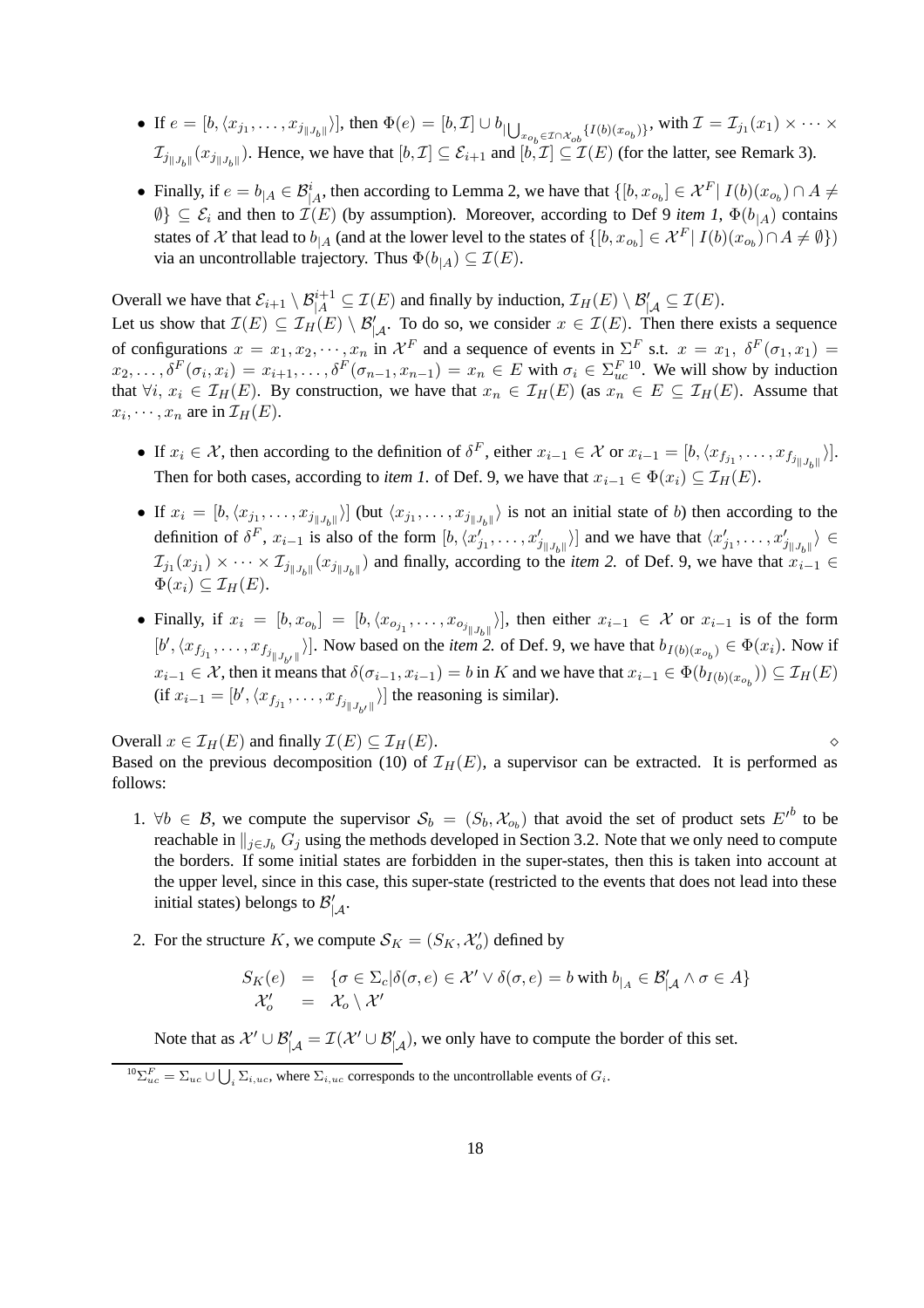**Proposition 7** With the preceding notations, let  $S = \langle S_K, (S_b)_{b \in \mathcal{B}} \rangle$ , be such that

$$
S_E(e) = \begin{cases} S_K(e) \text{ if } e \in \mathcal{X} \\ S_K(b) \cup S_b(x_{f_b}) \text{ if } e = [b, x_{f_b}] \text{ (i.e. if } e \text{ is the final state of } b) \\ S_b(x_{j_1}, \dots, x_{j_{\|J_b\|}}) \text{ if } e = [b, \langle x_{j_1}, \dots, x_{j_{\|J_b\|}} \rangle] \text{ but not final} \\ \emptyset \text{ Otherwise} \end{cases}
$$
(11)  

$$
\mathcal{X}_{o_E} = \mathcal{X}'_o
$$

*Then,* S *ensures the avoidance of* E *and is maximal.*

According to (11), the control policy of the supervisor is the following:

- When the current configuration of K is in X then the supervisor  $S_K$  is activated.  $S_K$  is also activated when the plant under control enters the final state of a super-state. Note that  $\mathcal{S}_K$  also takes into account the fact that some initial configurations of a super-state are possibly forbidden.
- When K enters a super-state b under the control of  $\mathcal{S}_K$  (which entails that the super-state is entered through the allowed events) then the supervisor  $S_b$  becomes active, which means the supervisors of the FSMs involved in  $b$  are activated if necessary following the methodology of Section 3.3. It is deactivated whenever the plant under control leaves the super-state b.

To conclude this section, let us remark that as in Section 3, we made the necessary efforts not to expand the HFSM in order to compute the supervisor. In particular, the set of weak forbidden configurations has been computed locally on each submachine and on the upper level of the HFSM.

### **5 Conclusion & Future Works**

In this paper we have considered the control of structured plant modeled as Asynchronous Finite States Machines and Hierarchical Finite State Machines. Based on this model, we proposed a methodology allowing the computation of a supervisor solving the State avoidance control problem. The control objective is given as a collection of forbidden configurations that is decomposed according to the local FSMs. Based on this decomposition, we locally solve the problem with respect to the local FSMs and finally we provide a global supervisor ensuring the global property. As all the computations are done on the sub-plants according to the local specification, there is no need to build the global plant, hence reducing the complexity of the supervisor computation.

In the case of modular Plant, we gave a sufficient condition under which the resulting controlled plant is non-blocking. We are currently looking for an algorithm that will force the plant to be non-blocking while still avoiding the computation of the whole state space. Another point of interest would be to extend the model by adding preemption and synchronizations between the FSMs, which is obviously one of the main limitations of the presented work. The generalization of the control objectives is also under investigation.

### **References**

- [1] B. Brandin, R. Malik, and P. Dietrich. Incremental system verification and synthesis of minimally restrictive behaviours. In *Proceedings of the American Control Conference*, pages 4056–4061, Chicago, Illinois, June 2000.
- [2] Y. Brave and M. Heimann. Control of discrete event systems modeled as hierarchical state machines. *IEEE Transacations on Automatic Control*, 38(12):1803–1819, December 1993.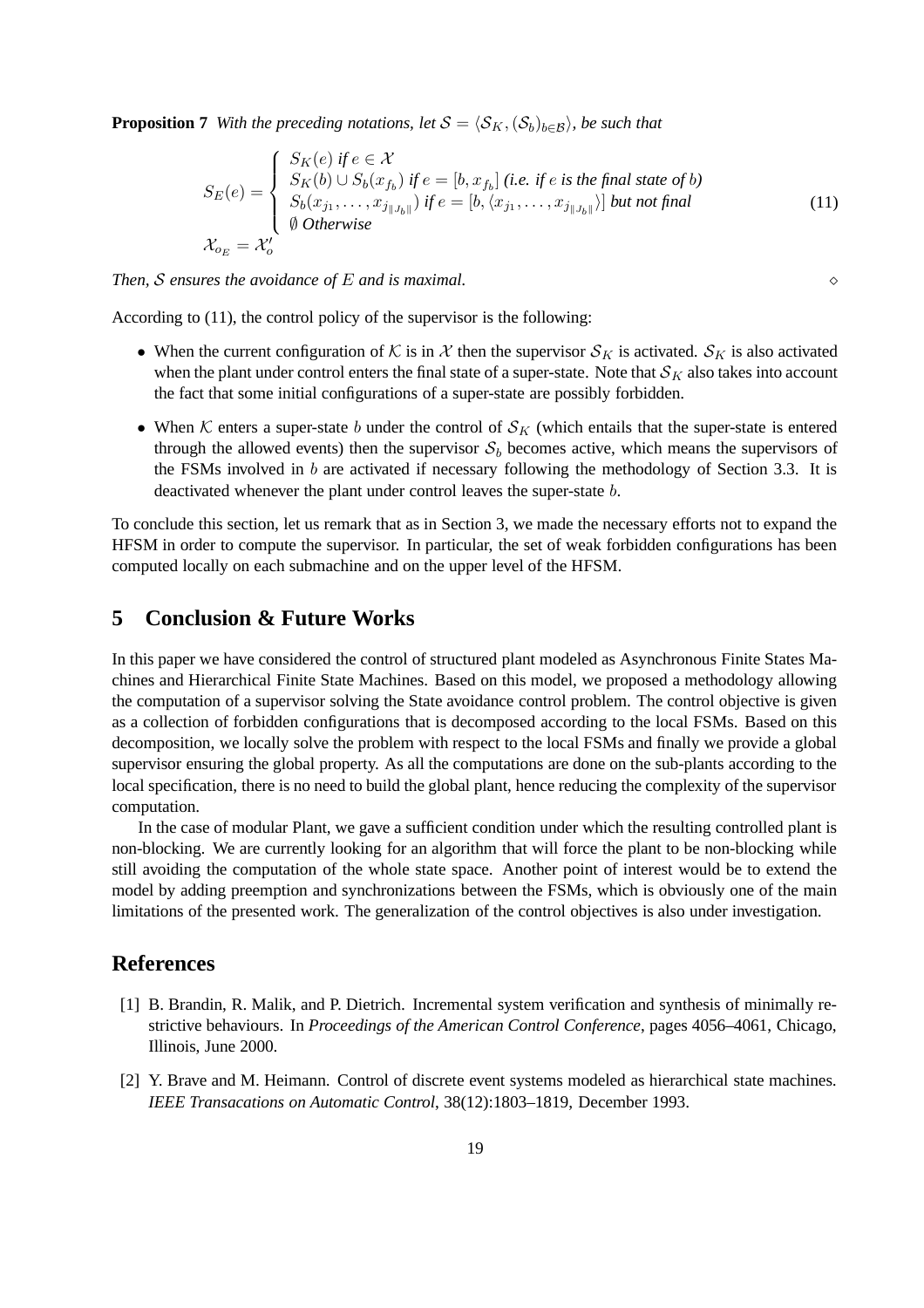- [3] R. E. Bryant. Symbolic boolean manipulation with ordered binary-decision diagrams. *ACM computing Surveys*, pages 293–318, September 1992.
- [4] P. Caines, V. Gupta, and G. Shen. The hierarchical control of ST-finite-state machines. *Systems and Control Letters*, 32:185–192, 1997.
- [5] C. Cassandras and S. Lafortune. *Introduction to Discrete Event Systems*. Kluwer Academic Publishers, 1999.
- [6] M.H. deQueiroz and J.E.R. Cury. Modular supervisory control of large scale discrete-event systems. In *Discrete Event Systems: Analysis and Control. Proc. WODES'00*, pages 103–110. Kluwer Academic, 2000.
- [7] M.H. deQueiroz and J.E.R. Cury. Synthesis and implementation of local modular supervisory control for a manufacturing cell. In *Proceedings of the 6th International Workshop on Discrete Event Systems*, pages 377–382, October 2002.
- [8] B. Gaudin and H Marchand. Supervisory control of structured discrete event systems. Research Report 1569, IRISA, November 2003.
- [9] P. Gohari-Moghadam. *A linguistic Framework for controller hierarchical DES*. M.a.s.c. thesis, Dept. of Electl. & Comptr. Engrg., University of Toronto, April 1998.
- [10] D. Harel and A. Pnueli. On the development of reactive systems. In *Logics and Models of Concurrent Systems*, volume 13 of *NATO ASI Series*, pages 477–498, New York, 1985.
- [11] K. kesson, Flordal, and M. Fabian. Exploiting modularity for synthesis and verification of supervisors. In *Proc. of the IFAC*, barcelona, Spain, July 2002.
- [12] R.J. Leduc. *Hierarchical Interface Based Supervisory Control*. PhD thesis, Dept. of Elec. & Comp. Engrg., Univ. of Toronto, 2002.
- [13] R.J. Leduc, W.M. Wonham, and M. Lawford. Hierarchical interface-based supervisory control: Parallel case. In *Proc. of the 39th Allerton Conf. on Comm., Contr., and Comp.*, pages 386–395, October 2001.
- [14] H. Marchand, P. Bournai, M. Le Borgne, and P. Le Guernic. Synthesis of discrete-event controllers based on the signal environment. *Discrete Event Dynamic System : Theory and Applications*, 10(4):347–368, October 2000.
- [15] H. Marchand and B. Gaudin. Supervisory control problems of hierarchical finite state machines. In *41th IEEE Conference on Decision and Control*, Las Vegas, USA, December 2002.
- [16] P. J. Ramadge and W. M. Wonham. Modular feedback logic for discrete event systems. *SIAM J. Control Optim.*, 25(5):1202–1218, September 1987.
- [17] P. J. Ramadge and W. M. Wonham. The control of discrete event systems. *Proceedings of the IEEE; Special issue on Dynamics of Discrete Event Systems*, 77(1):81–98, 1989.
- [18] E. Rutten and H. Marchand. Task-level programming for control systems using discrete control synthesis. Research Report 4389, INRIA, February 2002.